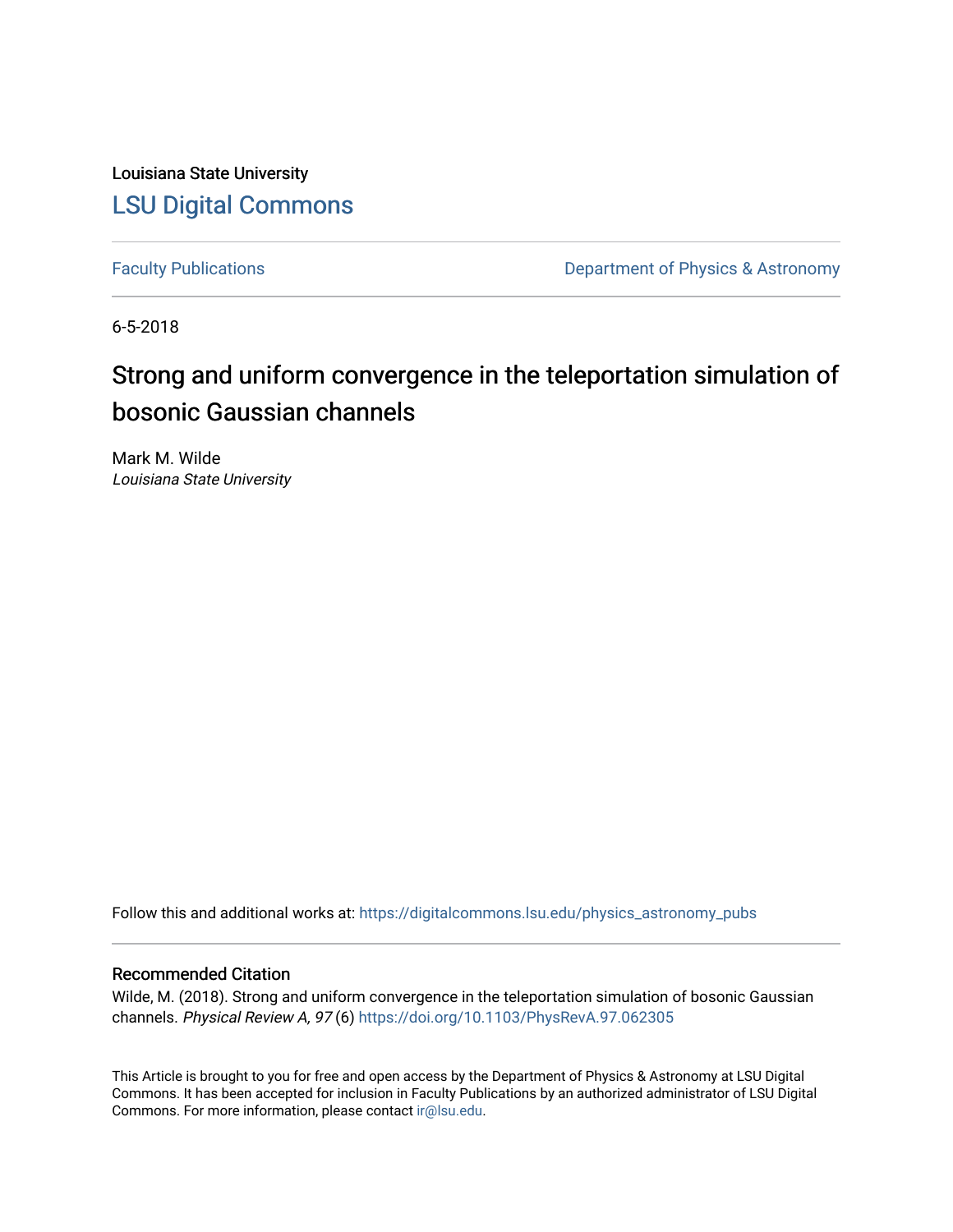

# CHORUS

This is the accepted manuscript made available via CHORUS. The article has been published as:

## Strong and uniform convergence in the teleportation simulation of bosonic Gaussian channels

Mark M. Wilde

Phys. Rev. A **97**, 062305 — Published 5 June 2018 DOI: [10.1103/PhysRevA.97.062305](http://dx.doi.org/10.1103/PhysRevA.97.062305)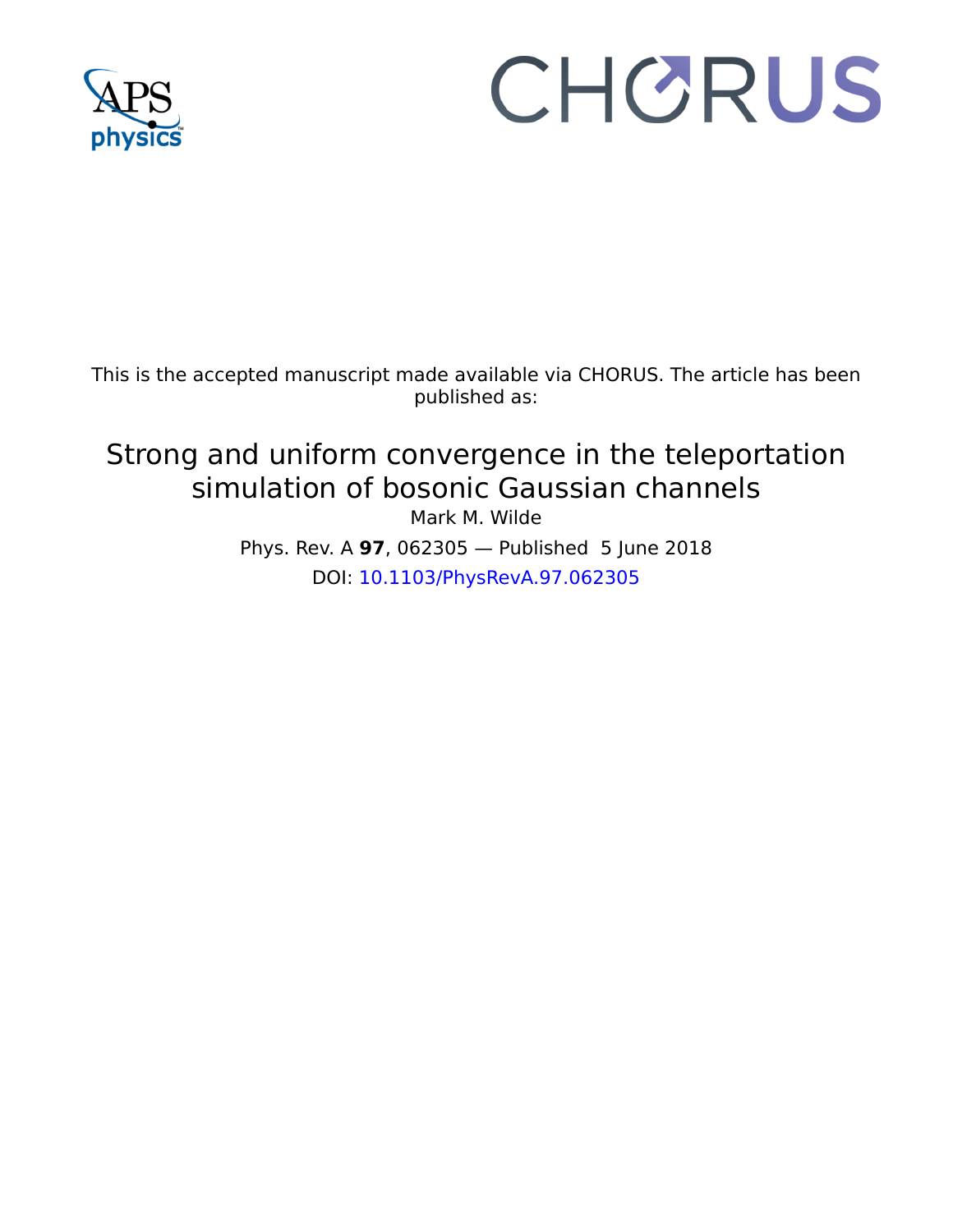#### Strong and uniform convergence in the teleportation simulation of bosonic Gaussian channels

Mark M. Wilde

Hearne Institute for Theoretical Physics, Department of Physics and Astronomy, Center for Computation and Technology, Louisiana State University, Baton Rouge, Louisiana 70803, USA

In the literature on the continuous-variable bosonic teleportation protocol due to [Braunstein and Kimble, Phys. Rev. Lett., 80(4):869, 1998], it is often loosely stated that this protocol converges to a perfect teleportation of an input state in the limit of ideal squeezing and ideal detection, but the exact form of this convergence is typically not clarified. In this paper, I explicitly clarify that the convergence is in the strong sense, and not the uniform sense, and furthermore, that the convergence occurs for any input state to the protocol, including the infinite-energy Basel states defined and discussed here. I also prove, in contrast to the above result, that the teleportation simulations of pure-loss, thermal, pure-amplifier, amplifier, and additive-noise channels converge both strongly and uniformly to the original channels, in the limit of ideal squeezing and detection for the simulations. For these channels, I give explicit uniform bounds on the accuracy of their teleportation simulations. I then extend these uniform convergence results to particular multi-mode bosonic Gaussian channels. These convergence statements have important implications for mathematical proofs that make use of the teleportation simulation of bosonic Gaussian channels, some of which have to do with bounding their non-asymptotic secret-key-agreement capacities. As a byproduct of the discussion given here, I confirm the correctness of the proof of such bounds from my joint work with Berta and Tomamichel from [Wilde, Tomamichel, Berta, IEEE Trans. Inf. Theory 63(3):1792, March 2017]. Furthermore, I show that it is not necessary to invoke the energy-constrained diamond distance in order to confirm the correctness of this proof.

#### I. INTRODUCTION

The quantum teleportation protocol is one of the most powerful primitives in quantum information theory [\[1\]](#page-18-0). By sharing entanglement and making use of a classical communication link, a sender can transmit an arbitrary quantum state to a receiver. In resource-theoretic language, the resources of a maximally entangled state of two qubits

$$
|\Phi^{+}\rangle_{AB} = (|00\rangle_{AB} + |11\rangle_{AB})/\sqrt{2}
$$
 (1)

and two classical bit channels can be used to simulate an ideal qubit channel from the sender to the receiver [\[2,](#page-18-1) [3\]](#page-18-2). Generalizing this, a maximally entangled state of two qudits

$$
|\Phi_d\rangle_{AB} = d^{-1/2} \sum_{i=0}^{d-1} |i\rangle_A |i\rangle_B \tag{2}
$$

and two classical channels, each of dimension d, can be used to simulate an ideal d-dimensional quantum channel [\[1\]](#page-18-0). The teleportation primitive has been extended in multiple non-trivial ways, including a method to simulate an unideal channel using a noisy, mixed resource state [\[4,](#page-18-3) Section V] (see also [\[5–](#page-18-4)[8\]](#page-18-5)) and as a way to implement nonlocal quantum gates [\[9,](#page-19-0) [10\]](#page-19-1). The former extension has been used to bound the rates at which quantum information can be conveyed over a quantum channel assisted by local operations and classical communication (LOCC) [\[4,](#page-18-3) [8\]](#page-18-5), and more generally, as a way to reduce a general LOCC-assisted protocol to one that consists of preparing a resource state followed by a single round of guage, the resources of a maximally entangled state of<br>
Woo qubits<br>  $|\Phi^+\rangle_{AB} = (|00\rangle_{AB} + |11\rangle_{AB})/\sqrt{2}$  (1)<br>
and two classical bit channels can be used to simulate<br>  $|\Phi^+\rangle_{AB} = (|00\rangle_{AB} + |11\rangle_{AB})/\sqrt{2}$  (1)<br>
EIG. 1. Depiction



FIG. 1. Depiction of the bosonic continuous-variable teleportation protocol from [\[11\]](#page-19-2), described in the main text. "AM" and "PM" denote amplitude and phase modulators, which implement the displacement operator needed in the teleportation protocol.

Due in part to the large experimental interest in bosonic continuous-variable quantum systems, given their practical applications [\[12,](#page-19-3) [13\]](#page-19-4), the teleportation protocol was extended to this paradigm [\[11\]](#page-19-2). The standard protocol begins with a sender and receiver sharing a twomode squeezed vacuum state of the following form:

<span id="page-2-0"></span>
$$
|\Phi(N_S)\rangle_{AB} \equiv \frac{1}{\sqrt{N_S+1}} \sum_{n=0}^{\infty} \left( \sqrt{\frac{N_S}{N_S+1}} \right)^n |n\rangle_A |n\rangle_B, \tag{3}
$$

where  $N_S \in [0, \infty)$  represents the squeezing strength and  $\{|n\rangle\}_n$  denotes the photon-number basis. Suppose that the goal is to teleport a mode  $A'$ . The sender mixes, on a 50-50 beamsplitter, the mode  $A'$  with the mode  $A$  of the state in [\(3\)](#page-2-0). Afterward, the sender performs homodyne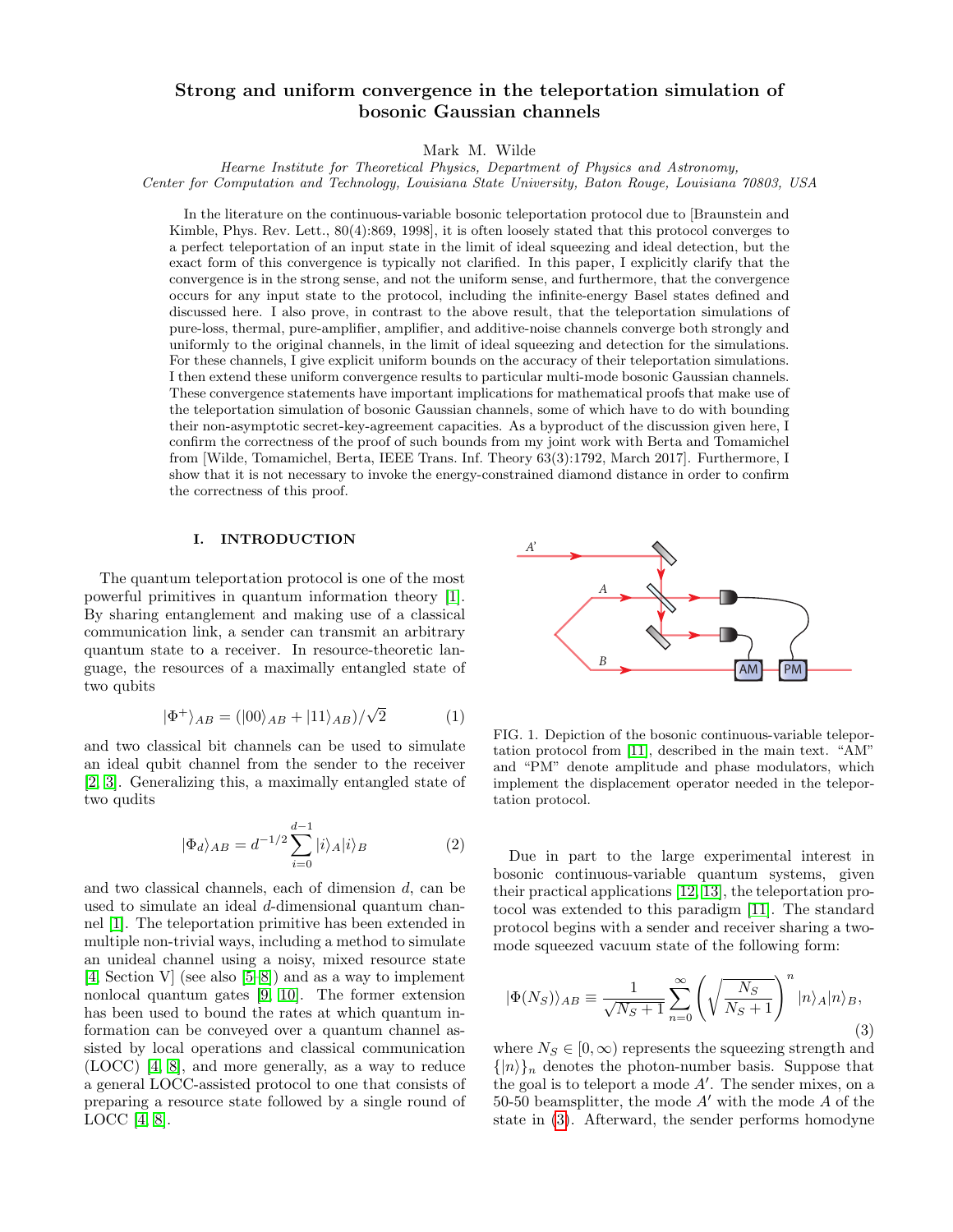detection on the modes emerging from the beamsplitter and forwards the measurement results over classical channels to the receiver, who possesses mode B of the above state. Finally, the receiver performs a unitary displacement operation on mode B. In the limit as  $N_S \to \infty$  and in the limit of ideal homodyne detection, this continuousvariable teleportation protocol is often loosely stated in the literature to simulate an ideal channel on any state of the mode  $A'$ , such that this state is prepared in mode  $B$ after the protocol is finished. Due to the lack of a precise notion of convergence being given, there is the potential for confusion regarding mathematical proofs that make use of the continuous-variable teleportation protocol.

With this in mind, one purpose of the present paper is to clarify the precise kind of convergence that occurs in continuous-variable quantum teleportation, which is typically not discussed in the literature on this topic. In particular, I prove that the convergence is in the strong topology sense, and not in the uniform topology sense (see, e.g., [\[14,](#page-19-5) Section 3] for discussions of these notions of convergence). I then show how to extend this strong convergence result to the teleportation simulation of  $n$ parallel ideal channels, and I also show how this strong convergence extends to the teleportation simulation of  $n$ ideal channels that could be used in any context.

Strong convergence and uniform convergence are then discussed for the teleportation simulation of bosonic Gaussian channels. For this latter case, and in contrast to the result discussed above for the continuous-variable teleportation protocol, I prove that the teleportation simulations of the pure-loss, thermal, pure-amplifier, amplifier, and additive-noise channels converge both strongly and uniformly to the original channels, in the limit of ideal squeezing and detection for the simulations. Here I give explicit uniform bounds on the accuracy of the teleportation simulations of these channels, and I suspect that these bounds will be useful in future applications. After this development, I then extend these uniform convergence results to particular multi-mode bosonic Gaussian channels.

These convergence results are important, even if they might be implicit in prior works, as they provide meaningful clarification of mathematical proofs that make use of teleportation simulation, such as those given in recent work on bounding non-asymptotic secret-key-agreement capacities. In particular, one can employ these convergence statements to confirm the correctness of the proof of such bounds given in my joint work with Berta and Tomamichel from [\[15\]](#page-19-6). Furthermore, these strong convergence statements can be used to conclude that the energy-constrained diamond distance is not neces-sary to arrive at a proof of the bounds from [\[15\]](#page-19-6). Another byproduct of the discussion given in the present paper is that it is clarified that the methods of [\[15\]](#page-19-6) allow for bounding secret-key rates of rather general protocols that make use of infinite-energy states, such as the Basel states in [\(20\)](#page-5-0) and [\(124\)](#page-16-0). Although there should be great skepticism concerning whether these infinite-energy

Basel states could be generated in practice, this latter byproduct is nevertheless of theoretical interest.

The rest of the paper proceeds as follows. In the next section, I discuss the precise form of convergence that occurs in continuous-variable quantum teleportation and then develop various extensions of this notion of convergence. I then prove that teleportation simulations of the pure-loss, thermal, pure-amplifier, amplifier, and additive-noise channels converge both strongly and uniformly to the original channels in the limit of ideal squeezing and detection for the simulations. The uniform convergence results are then extended to the teleportation simulations of particular multi-mode bosonic Gaussian channels. Section [III](#page-14-0) gives a physical interpretation of the aforementioned convergence results, by means of the CV Teleportation Game. After that, Section [IV](#page-16-1) briefly reviews what is meant by a secret-key-agreement protocol and non-asymptotic secret-key-agreement capacity. Finally, in Section [V,](#page-17-0) I review the proof of [\[15,](#page-19-6) Theorem 24] and carefully go through some of its steps therein, confirming its correctness, while showing how the strong convergence of teleportation simulation applies. In Section [VI,](#page-18-6) I conclude with a brief summary and a discussion.

#### II. NOTIONS OF QUANTUM CHANNEL CONVERGENCE, WITH APPLICATIONS TO TELEPORTATION SIMULATION

One main technical issue discussed in this paper is how the continuous-variable bosonic teleportation protocol from [\[11\]](#page-19-2) converges to an identity channel in the limit of infinite squeezing and ideal detection. This issue is often not explicitly clarified in the literature on the topic, even though it has been implicit for some time in various works that the convergence is to be understood in the strong sense (topology of strong convergence), and not necessarily the uniform sense (topology of uniform convergence) (see, e.g., [\[14,](#page-19-5) Section 3]). For example, in the original paper [\[11\]](#page-19-2), the following statement is given regarding this issue:

> "Clearly, for  $r \rightarrow \infty$  the teleported state of Eq. (4) reproduces the original unknown state."

Although it is clear that this statement implies convergence in the strong sense, it could be helpful to clarify this point, and the purpose of this section is to do so.

In what follows, I first recall the definitions of strong and uniform convergence from [\[14,](#page-19-5) Section 3]. I then discuss the precise form of convergence that occurs in continuous-variable bosonic teleportation and show how strong convergence and uniform convergence are extremely different in the setting of continuous-variable teleportation. After that, I prove that strong convergence of a channel sequence implies strong convergence of  $n$ fold tensor powers of these channels and follow this with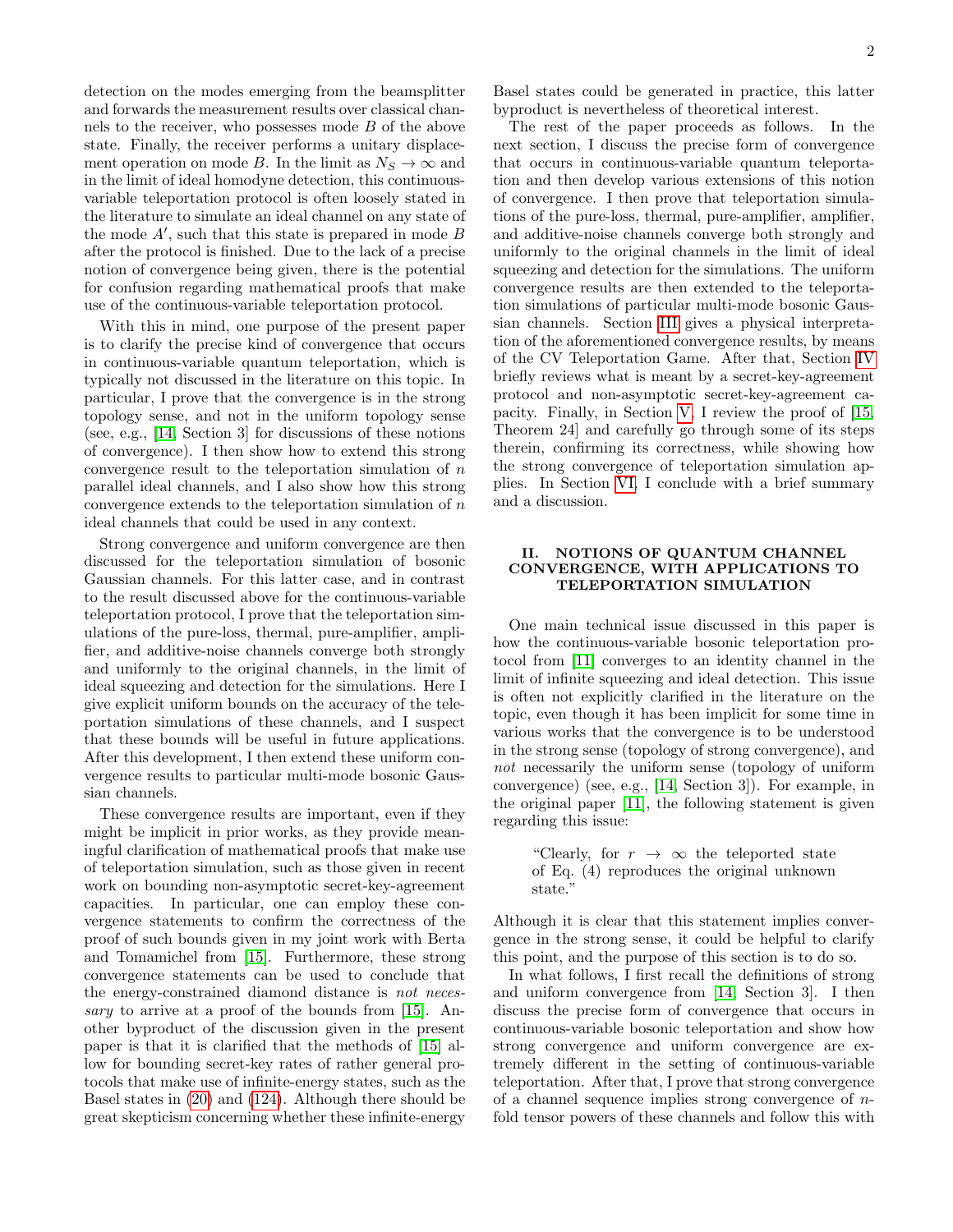a proof that strong convergence of a channel sequence implies strong convergence of  $n$  uses of these channels in any context in which they could be invoked. I also prove that the teleportation simulations of pure-loss, thermal, pureamplifier, amplifier, and additive-noise channels converge both strongly and uniformly to the original channels, in the limit of ideal squeezing and detection for the simulations. The uniform convergence results are then extended to the teleportation simulations of particular multi-mode bosonic Gaussian channels.

#### A. Definitions of strong and uniform convergence

Before discussing the precise statement of convergence in the continuous-variable bosonic teleportation protocol, let us begin by recalling general definitions of strong and uniform convergence from [\[14,](#page-19-5) Section 3]. I adopt slightly different definitions from those given in [\[14,](#page-19-5) Section 3], in order to suit the needs of the present paper, but note that they are equivalent to the original definitions as shown in [\[14\]](#page-19-5) and [\[16,](#page-19-7) Lemma 2]. In this context, see also [\[17\]](#page-19-8). Let  $\{N_{A\rightarrow B}^k\}$  denote a sequence of quantum channels (completely positive, trace-preserving maps), which each accept as input a trace-class operator acting on a separable Hilbert space  $\mathcal{H}_A$  and output a trace-class operator acting on a separable Hilbert space  $\mathcal{H}_B$ . This sequence converges *strongly* to a channel  $\mathcal{N}_{A\rightarrow B}$  if for all density operators  $\rho_{RA}$  acting on  $\mathcal{H}_R \otimes \mathcal{H}_A$ , where  $\mathcal{H}_R$  is an arbitrary, auxiliary separable Hilbert space, the following limit holds

$$
\lim_{k \to \infty} \varepsilon(k, \rho_{RA}) = 0,\tag{4}
$$

where the infidelity is defined as

$$
\varepsilon(k, \rho_{RA}) \equiv
$$
  
1 - F((id<sub>R</sub> \otimes \mathcal{N}\_{A \to B}^{k})(\rho\_{RA}), (id<sub>R</sub> \otimes \mathcal{N}\_{A \to B})(\rho\_{RA})), (5)

 $id_R$  denotes the identity map on the auxiliary space, and  $F(\tau,\omega) \equiv ||\sqrt{\tau}\sqrt{\omega}||_1^2$  $\frac{2}{1}$  is the quantum fidelity [\[18\]](#page-19-9), defined for density operators  $\tau$  and  $\omega$ . The quantum fidelity obeys a data processing inequality, which is the statement that

$$
F(\mathcal{M}(\tau), \mathcal{M}(\omega)) \ge F(\tau, \omega), \tag{6}
$$

for states  $\tau$  and  $\omega$  and a quantum channel M. We can summarize strong convergence more compactly as the following mathematical statement:

<span id="page-4-0"></span>
$$
\sup_{\rho_{RA}} \lim_{k \to \infty} \varepsilon(k, \rho_{RA}) = 0.
$$
 (7)

Due to purification, the Schmidt decomposition theorem, and the data processing inequality for fidelity, we find that for every mixed state  $\rho_{RA}$ , there exists a pure state  $\psi_{R'A}$  with the auxiliary Hilbert space  $\mathcal{H}_{R'}$  taken to be isomorphic to  $\mathcal{H}_A$ , such that

$$
\varepsilon(k, \rho_{RA}) \le \varepsilon(k, \psi_{R'A}). \tag{8}
$$

Thus, when considering strong convergence, it suffices to consider only pure states  $\psi_{R/A}$ , so that

<span id="page-4-2"></span>
$$
\sup_{\rho_{RA}} \lim_{k \to \infty} \varepsilon(k, \rho_{RA}) = \sup_{\psi_{R'A}} \lim_{k \to \infty} \varepsilon(k, \psi_{R'A}).
$$
 (9)

Strong convergence is strictly different from uniform convergence [\[14,](#page-19-5) Section 3], which amounts to a swap of the supremum and the limit in [\(7\)](#page-4-0). That is, the channel sequence  $\{ \mathcal{N}_{A\rightarrow B}^k \}_k$  converges uniformly to the channel  $\mathcal{N}_{A\rightarrow B}$  if the following holds

$$
\lim_{k \to \infty} \sup_{\rho_{RA}} \varepsilon(k, \rho_{RA}) = 0.
$$
\n(10)

Even though this swap might seem harmless and is of no consequence in finite dimensions, the issue is important to consider in infinite-dimensional contexts, especially for bosonic channels. That is, a sequence of channels could converge in the strong sense, but be as far as possible from converging in the uniform sense, and an example of this behavior is given in the next subsection.

It was also stressed in [\[14\]](#page-19-5) that the topology of uniform convergence is too strong for physical applications and should typically not be considered.

#### B. Strong and uniform convergence considerations for continuous-variable teleportation

We now turn our attention to convergence in the continuous-variable bosonic teleportation protocol and focus on [\[11,](#page-19-2) Eq. (9)], which states that an unideal continuous-variable bosonic teleportation protocol with input mode  ${\cal A}$  realizes the following additive-noise quantum Gaussian channel  $\mathcal{T}_A^{\bar{\sigma}}$  on an input density operator  $\rho_A$ :

<span id="page-4-1"></span>
$$
\rho_A \to \mathcal{T}_A^{\bar{\sigma}}(\rho_A) \equiv \int d^2\alpha \ G_{\bar{\sigma}}(\alpha) \ D(\alpha)\rho_A D(-\alpha), \quad (11)
$$

where  $D(\alpha)$  is a displacement operator [\[13\]](#page-19-4) and

<span id="page-4-3"></span>
$$
G_{\bar{\sigma}}(\alpha) \equiv \frac{1}{\pi \bar{\sigma}} \exp\left(-\frac{|\alpha|^2}{\bar{\sigma}}\right) \tag{12}
$$

is a zero-mean, circularly symmetric complex Gaussian probability density function with variance  $\bar{\sigma} > 0$ . To be clear, the integral in [\(11\)](#page-4-1) is over the whole complex plane  $\alpha \in \mathbb{C}$ . For an explicit proof of [\(11\)](#page-4-1), one can also consult [\[19,](#page-19-10) [20\]](#page-19-11). The variance parameter  $\bar{\sigma}$  quantifies unideal squeezing and unideal detection. Thus, for any  $\bar{\sigma} > 0$ , the teleportation channel  $\mathcal{T}_A^{\bar{\sigma}}$  is unideal and intuitively becomes ideal in the limit  $\bar{\sigma} \to 0$ . However, it is this convergence that needs to be made precise. To examine this, we need a measure of the channel input-output dissimilarity, and the entanglement infidelity is a good choice, which is essentially the choice made in [\[11\]](#page-19-2) for quantifying the performance of unideal bosonic teleportation. For a fixed pure state  $\psi_{RA} \equiv |\psi\rangle \langle \psi|_{RA}$  of modes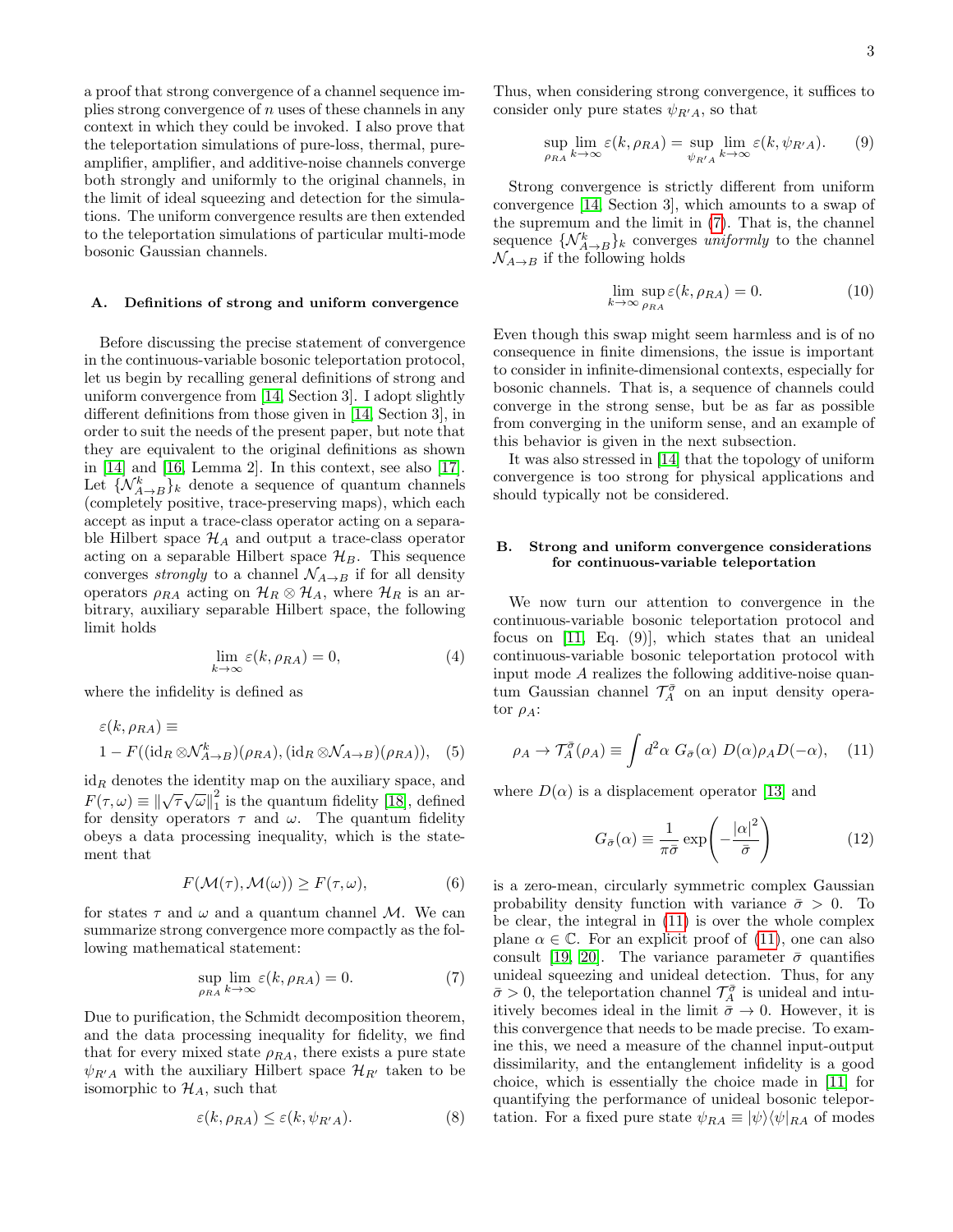R and A, the entanglement infidelity of the channel  $\mathcal{T}_A^{\bar{\sigma}}$ with respect to  $\psi_{RA}$  is defined as

<span id="page-5-4"></span>
$$
\varepsilon(\bar{\sigma}, \psi_{RA}) \equiv 1 - \langle \psi |_{RA} (\mathrm{id}_R \otimes \mathcal{T}_A^{\bar{\sigma}}) (|\psi\rangle \langle \psi |_{RA}) |\psi\rangle_{RA}.
$$
 (13)

Examining  $[11, Eq. (11)]$  $[11, Eq. (11)]$ , we see that the entanglement infidelity can alternatively be written as

$$
\varepsilon(\bar{\sigma}, \psi_{RA}) = 1 - \int d^2\alpha \ G_{\bar{\sigma}}(\alpha) \left| \chi_{\psi_A}(\alpha) \right|^2, \tag{14}
$$

where  $\chi_{\psi_A}(\alpha) = \text{Tr}\{D(\alpha)\psi_A\}$  is the Wigner characteristic function of the reduced density operator  $\psi_A$ . By applying the Hölder inequality, we conclude that  $\chi_{\psi_A}(\alpha)$ is bounded for all  $\alpha \in \mathbb{C}$  because

$$
|\text{Tr}\{D(\alpha)\psi_A\}| \le ||D(\alpha)||_{\infty} ||\psi_A||_1 = 1.
$$
 (15)

Exploiting the continuity of  $\chi_{\psi_A}(\alpha)$  at  $\alpha = 0$  and the fact that  $\chi_{\psi_{A}}(0) = 1$  [\[21,](#page-19-12) Theorem 5.4.1], as well as invoking the boundedness of  $\chi_{\psi_A}(\alpha)$  and [\[22,](#page-19-13) Theorem 9.8] regarding the convergence of nascent delta functions, we then conclude that for a given state  $\psi_{RA}$ , the following strong convergence holds

<span id="page-5-2"></span>
$$
\lim_{\bar{\sigma}\to 0} \varepsilon(\bar{\sigma}, \psi_{RA}) = 0,\tag{16}
$$

which can be written, as before, more compactly as

<span id="page-5-1"></span>
$$
\sup_{\psi_{RA}} \lim_{\bar{\sigma} \to 0} \varepsilon(\bar{\sigma}, \psi_{RA}) = 0.
$$
 (17)

Note that, as before and due to [\(9\)](#page-4-2), Eq. [\(17\)](#page-5-1) implies that

$$
\sup_{\rho_{RA}} \lim_{\bar{\sigma} \to 0} \varepsilon(\bar{\sigma}, \rho_{RA}) = 0 \tag{18}
$$

for any mixed state  $\rho_{RA}$  where

$$
\varepsilon(\bar{\sigma}, \rho_{RA}) \equiv 1 - F(\rho_{RA}, (\mathrm{id}_R \otimes \mathcal{T}_A^{\bar{\sigma}})(\rho_{RA})) \tag{19}
$$

and  $\mathcal{H}_R$  is an arbitrary auxiliary separable Hilbert space.

One should note here that the convergence in [\(17\)](#page-5-1) already calls into question any claim regarding the necessity of an energy constraint for the states that are to be teleported using the continuous-variable teleportation protocol. Clearly, the state  $\psi_{RA}$  to be teleported could be chosen as the following Basel state:

<span id="page-5-0"></span>
$$
|\beta\rangle_{RA} = \sqrt{\frac{6}{\pi^2}} \sum_{n=1}^{\infty} \sqrt{\frac{1}{n^2}} |n\rangle_R |n\rangle_A, \tag{20}
$$

which has mean photon number equal to  $\infty$ , but it also satisfies [\(16\)](#page-5-2). Such a state is called a "Basel state," due to its normalization factor being connected with the well known Basel problem, which establishes that  $\sum_{n=1}^{\infty} 1/n^2 = \pi^2/6$ . For  $\hat{n} = \sum_{n=0}^{\infty} n|n\rangle\langle n|$  the photonnumber operator, one can easily check that the mean photon number  $\text{Tr}\{(\hat{n}_R + \hat{n}_A)\beta_{RA}\} = \infty$ , due to the presence of the divergent harmonic series after  $\hat{n}_A$  multiplies the reduced density operator  $\beta_A$ . Thus, the only constraint needed for the convergence in [\(17\)](#page-5-1) is that the state to be teleported be a state (i.e., normalizable). Ref. [\[23\]](#page-19-14) claims that it is necessary for there to be an energy constraint for strong convergence in teleportation; however, the example of the Basel states given above proves that such an energy constraint is not necessary and this claim is thus false.

It is also important to note that an exchange of the limit and the supremum in [\(17\)](#page-5-1) leads to a drastically different conclusion:

<span id="page-5-3"></span>
$$
\lim_{\bar{\sigma}\to 0} \sup_{\psi_{RA}} \varepsilon(\bar{\sigma}, \psi_{RA}) = 1.
$$
\n(21)

The drastic difference is due to the fact that for all fixed  $\bar{\sigma} > 0$ , one can find a sequence of states  $\{\psi_{RA}^k\}_k$  such that  $\sup_k \varepsilon(\bar{\sigma}, \psi_{RA}^k) = 1$ , establishing [\(21\)](#page-5-3). For example, one could pick each  $\psi_{RA}^k$  to be a two-mode squeezed vacuum state with squeezing parameter increasing with increasing  $k$ . In the limit of large squeezing, the ideal channel and the additive-noise channel for any  $\bar{\sigma} > 0$  become perfectly distinguishable, having infidelity approaching one, implying [\(21\)](#page-5-3). One can directly verify this calculation by employing the covariance matrix representation of the two-mode squeezed vacuum and the additive-noise channel, as well as the overlap formula in [\[13,](#page-19-4) Eq. (4.51)] to calculate entanglement fidelity.

I now give details of the aforementioned calculation, regarding how the continuous-variable bosonic teleportation protocol from [\[11\]](#page-19-2) does not converge uniformly to an ideal channel. Consider a two-mode squeezed vacuum state  $\Phi(N_S)$  with mean photon number  $N_S$  for one of its reduced modes, as defined in [\(3\)](#page-2-0). Such a state has a Wigner-function covariance matrix [\[13\]](#page-19-4) as follows:

$$
\left[2\sqrt{N_S(N_S+1)}\frac{2\sqrt{N_S(N_S+1)}}{2N_S+1}\right] + \left[2\sqrt{N_S(N_S+1)}\frac{2N_S+1}{2N_S(N_S+1)}\right] - 2\sqrt{N_S(N_S+1)}\right].
$$
 (22)

After sending one mode of this state through an additivenoise channel with variance  $\bar{\sigma}$  (corresponding to an unideal continuous-variable bosonic teleportation), the covariance matrix becomes as follows, corresponding to a state  $\tau(N_S, \bar{\sigma})$ :

$$
\left[2\sqrt{N_S(N_S+1)}\right] \frac{2\sqrt{N_S(N_S+1)}}{2N_S+1+2\bar{\sigma}} + \left[\frac{2N_S+1}{-2\sqrt{N_S(N_S+1)}}\right] \frac{2\sqrt{N_S(N_S+1)}}{2N_S+1+2\bar{\sigma}}\right].
$$
 (23)

The overlap  $\text{Tr}\{\omega\sigma\}$  of two zero-mean, two-mode Gaussian states  $\omega$  and  $\sigma$  is given by [\[13,](#page-19-4) Eq. (4.51)]

$$
\text{Tr}\{\omega\sigma\} = 4/\sqrt{\det(V_{\omega} + V_{\sigma})},\tag{24}
$$

where  $V_{\omega}$  and  $V_{\sigma}$  are the Wigner-function covariance matrices of  $\omega$  and  $\sigma$ , respectively. We can then employ this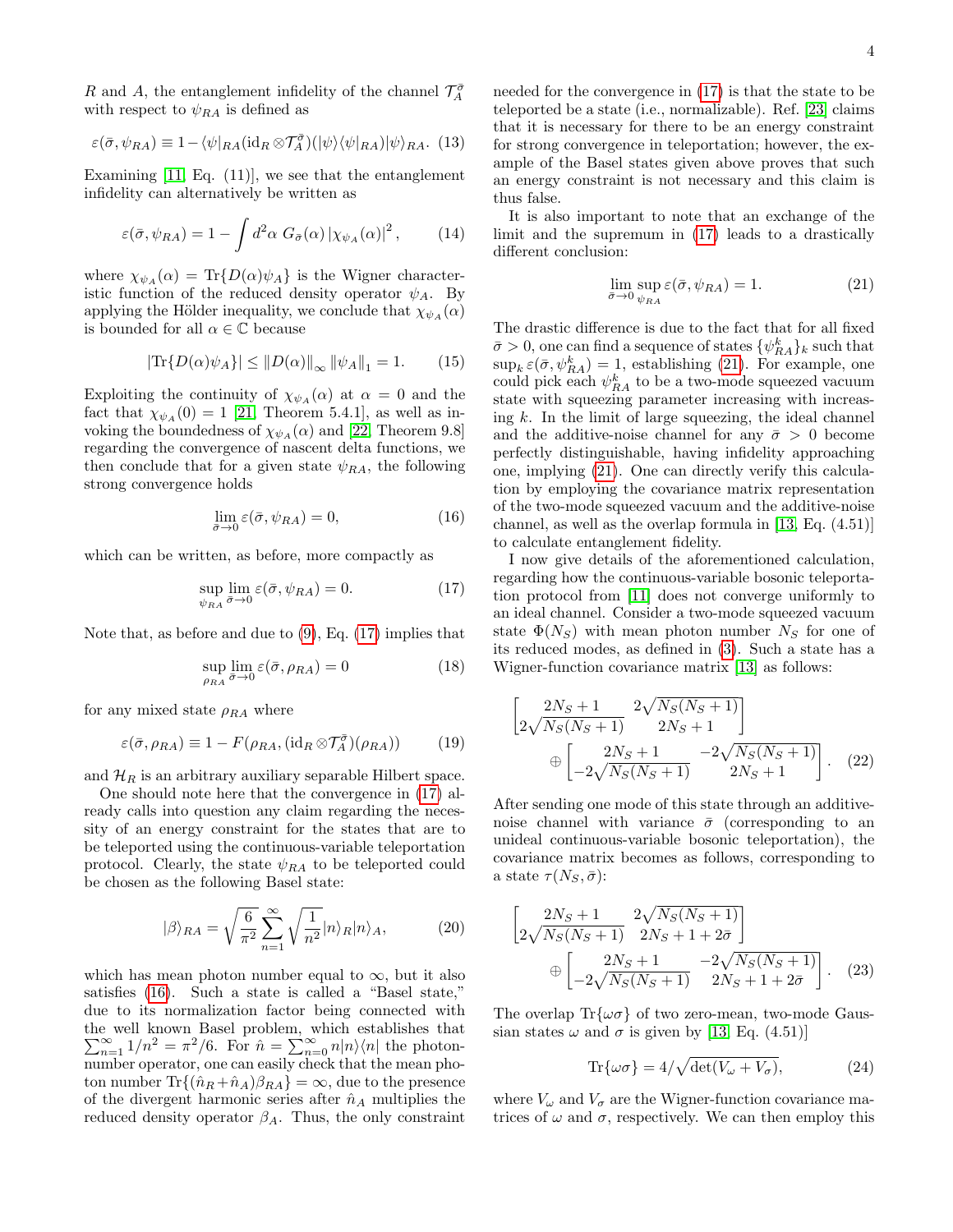formula to calculate the overlap

$$
\langle \Phi(N_S) | \tau(N_S, \bar{\sigma}) | \Phi(N_S) \rangle = \text{Tr} \{ \Phi(N_S) \tau(N_S, \bar{\sigma}) \} \quad (25)
$$

as

$$
\langle \Phi(N_S) | \tau(N_S, \bar{\sigma}) | \Phi(N_S) \rangle = \frac{1}{\bar{\sigma} + 2\bar{\sigma}N_S + 1}.
$$
 (26)

Thus, for a fixed  $\bar{\sigma} > 0$  and in the limit as  $N_S \to \infty$ , we find that  $1 - \langle \Phi(N_S)|\tau(N_S, \bar{\sigma})|\Phi(N_S)\rangle \rightarrow 1$ , so that the continuous-variable bosonic teleportation protocol from [\[11\]](#page-19-2) does not converge uniformly to an ideal channel.

To summarize, the kind of convergence considered in [\(17\)](#page-5-1) is the strong sense (topology of strong convergence), whereas the kind of convergence considered in [\(21\)](#page-5-3) is the uniform sense (topology of uniform convergence) (see, e.g., [\[14,](#page-19-5) Section 3]). That is, [\(17\)](#page-5-1) demonstrates that unideal continuous-variable bosonic teleportation converges strongly to an ideal quantum channel in the limit of ideal squeezing and detection, whereas [\(21\)](#page-5-3) demonstrates that it does not converge uniformly.

#### C. Strong and uniform convergence for tensor-power channels

A natural consideration to make in the context of quantum Shannon theory is the convergence of  $n$  uses of a channel on a general state of  $n$  systems, where  $n$  is a positive integer. To this end, suppose that the strong convergence in [\(7\)](#page-4-0) holds for the sequence  $\{N_{A\to B}^k\}_k$  of channels. Then it immediately follows that the sequence  $\{(\mathcal{N}_{A\rightarrow B}^{k})^{\otimes n}\}_{k}$  converges strongly to  $\mathcal{N}_{A\rightarrow B}^{\otimes n}.$  Indeed, for an arbitrary density operator  $\rho_{RA^n}$  acting on  $\mathcal{H}_R \otimes \mathcal{H}_A^{\otimes n}$ , we are now interested in bounding the infidelity for the tensor-power channels  $(\mathcal{N}_{A\to B}^k)^{\otimes n}$  and  $\mathcal{N}_{A\to B}^{\otimes n}$ :

$$
\varepsilon^{(n)}(k, \rho_{RA^n}) \equiv
$$
  
1-F((id<sub>R</sub> ⊗( $N_{A\to B}^k$ )<sup>®n</sup>)( $\rho_{RA^n}$ ), (id<sub>R</sub> ⊗ $N_{A\to B}^{\otimes n}$ )( $\rho_{RA^n}$ )), (27)

in the limit as  $k \to \infty$ . By employing the fact that

<span id="page-6-1"></span><span id="page-6-0"></span>
$$
P(\tau, \omega) \equiv \sqrt{1 - F(\tau, \omega)}\tag{28}
$$

obeys the triangle inequality [\[24–](#page-19-15)[27\]](#page-19-16), we conclude that, for an arbitrary density operator  $\rho_{RA}$ , the following inequality holds

$$
P\left[\left(\mathrm{id}_{R}\otimes(\mathcal{N}_{A\to B}^{k})^{\otimes n}\right)(\rho_{RA^{n}}),\left(\mathrm{id}_{R}\otimes\mathcal{N}_{A\to B}^{\otimes n}\right)(\rho_{RA^{n}})\right] \leq \sum_{i=1}^{n} P\left[\left(\mathrm{id}_{R}\otimes(\mathcal{N}_{A\to B}^{k})^{\otimes i}\otimes\mathcal{N}_{A\to B}^{\otimes n-i}\right)(\rho_{RA^{n}}),\left(\mathrm{id}_{R}\otimes(\mathcal{N}_{A\to B}^{k})^{\otimes i-1}\otimes\mathcal{N}_{A\to B}^{\otimes n-i+1}\right)(\rho_{RA^{n}})\right] \leq \sum_{i=1}^{n} P\left[\left(\mathrm{id}_{R}\otimes\mathrm{id}_{A}^{\otimes i-1}\otimes\mathcal{N}_{A\to B}^{\otimes n-i}\otimes\mathcal{N}_{A\to B}^{\otimes n-i}\right)(\rho_{RA^{n}}),\left(\mathrm{id}_{R}\otimes\mathrm{id}_{A}^{\otimes i-1}\otimes\mathcal{N}_{A\to B}\otimes\mathcal{N}_{A\to B}^{\otimes n-i}\right)(\rho_{RA^{n}})\right].
$$
\n(30)

The first inequality follows from the triangle inequality for  $P(\tau,\omega)$ , and the second follows from data processing for the fidelity under the channel

$$
\mathrm{id}_R \otimes (\mathcal{N}_{A \to B}^k)^{\otimes i-1} \otimes \mathrm{id}_A^{\otimes n-i+1} \tag{31}
$$

acting on the states

$$
(\mathrm{id}_R \otimes \mathrm{id}_A^{\otimes i-1} \otimes \mathcal{N}_{A\to B}^k \otimes \mathcal{N}_{A\to B}^{\otimes n-i})(\rho_{RA^n}),\tag{32}
$$

$$
(\mathrm{id}_R \otimes \mathrm{id}_A^{\otimes i-1} \otimes \mathcal{N}_{A \to B} \otimes \mathcal{N}_{A \to B}^{\otimes n-i})(\rho_{RA^n}). \tag{33}
$$

The method used in  $(29)$ – $(30)$  is related to the telescoping approach of [\[28\]](#page-19-17), employed in the context of continuity of quantum channel capacities (see the proof of [\[28,](#page-19-17) Theorem 11] in particular). Now employing strong convergence of the channel sequence  $\{ \mathcal{N}_{A\rightarrow B}^k \}$  and the fact that  $\mathcal{N}_{A\rightarrow B}^{\otimes n-i}(\rho_{RA^n})$  is a *fixed state* independent of k for each  $i \in \{1, \ldots, n\}$ , we conclude that for all density operators  $\rho_{RA^n}$ 

$$
\lim_{k \to \infty} \varepsilon^{(n)}(k, \rho_{RA^n}) = 0.
$$
\n(34)

This result can be summarized more compactly as

<span id="page-6-2"></span>
$$
\sup_{\rho_{RA}} \lim_{k \to \infty} \varepsilon(k, \rho_{RA}) = 0
$$
  

$$
\implies \sup_{\rho_{RA^n}} \lim_{k \to \infty} \varepsilon^{(n)}(k, \rho_{RA^n}) = 0. \quad (35)
$$

That is, the strong convergence of the channel sequence  $\{\mathcal{N}_{A\to B}^k\}_k$  implies the strong convergence of the tensorpower channel sequence  $\{(\mathcal{N}_{A\to B}^k)^{\otimes n}\}_k$  for any finite *n*.

For the case of continuous-variable teleportation, we have that  $n$  unideal teleportations with the same performance corresponds to the tensor-power channel  $(\mathcal{T}_A^{\bar{\sigma}})^{\otimes n}$ . By appealing to [\(17\)](#page-5-1) and [\(35\)](#page-6-2), or alternatively employing Wigner characteristic functions, [\[21,](#page-19-12) Theorem 5.4.1], and [\[22,](#page-19-13) Theorem 9.8], the following convergence holds: for a pure state  $\psi_{RA^n}$ , we have that

<span id="page-6-3"></span>
$$
\lim_{\bar{\sigma}\to 0} \varepsilon^{(n)}(\bar{\sigma}, \psi_{RA^n}) = 0,\tag{36}
$$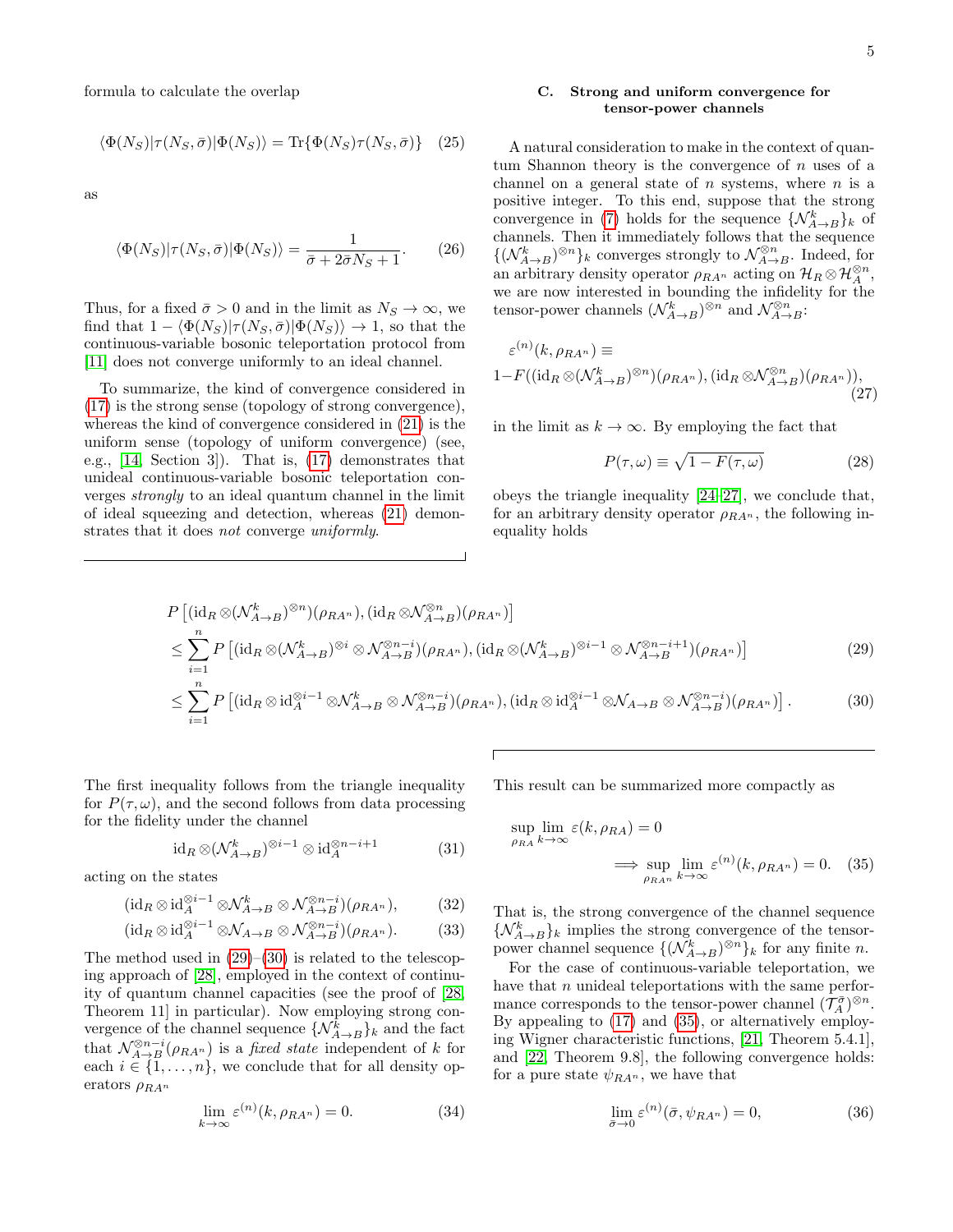where

$$
\varepsilon^{(n)}(\bar{\sigma}, \psi_{RA^n}) \equiv 1 - \langle \psi|_{RA^n} (\mathrm{id}_R \otimes (\mathcal{T}_A^{\bar{\sigma}})^{\otimes n}) (|\psi\rangle \langle \psi|_{RA^n}) |\psi\rangle_{RA^n}.
$$
 (37)

Again, more compactly, this is the same as

$$
\sup_{\psi_{RA^n}} \lim_{\bar{\sigma} \to 0} \varepsilon^{(n)}(\bar{\sigma}, \psi_{RA^n}) = 0.
$$
 (38)

and drastically different from

$$
\lim_{\bar{\sigma}\to 0} \sup_{\psi_{RA^n}} \varepsilon^{(n)}(\bar{\sigma}, \psi_{RA^n}) = 1.
$$
 (39)

I end this subsection by noting the following proposition, having to do with the strong convergence of parallel compositions of strongly converging channel sequences. In fact, the parallel composition result in [\(35\)](#page-6-2) could be proven by using only the following proposition and iterating.

<span id="page-7-2"></span>**Proposition 1** Let  $\{N_{A_1\to B_1}^k\}_k$  be a channel sequence that converges strongly to a channel  $\mathcal{N}_{A_1\to B_1}$ , and let  $\{M_{A_2\to B_2}^k\}_k$  be a channel sequence that converges strongly to a channel  $M_{A_2 \to B_2}$ . Then the channel sequence  $\{ \mathcal{N}_{A_1 \to B_1}^k \otimes \mathcal{M}_{A_2 \to B_2}^k \}_k$  converges strongly to  $\mathcal{N}_{A_1\rightarrow B_1}\otimes \mathcal{M}_{A_2\rightarrow B_2}.$ 

**Proof.** A proof is similar to what is given above, and I give it for completeness. Let  $\rho_{RA_1A_2}$  be an arbitrary state. Consider that

$$
P((\mathrm{id}_{R} \otimes \mathcal{N}_{A_{1}\to B_{1}}^{k} \otimes \mathcal{M}_{A_{2}\to B_{2}}^{k})(\rho_{RA_{1}A_{2}}), (\mathrm{id}_{R} \otimes \mathcal{N}_{A_{1}\to B_{1}} \otimes \mathcal{M}_{A_{2}\to B_{2}})(\rho_{RA_{1}A_{2}}))
$$
\n
$$
\leq P((\mathrm{id}_{R} \otimes \mathcal{N}_{A_{1}\to B_{1}}^{k} \otimes \mathcal{M}_{A_{2}\to B_{2}}^{k})(\rho_{RA_{1}A_{2}}), (\mathrm{id}_{R} \otimes \mathcal{N}_{A_{1}\to B_{1}}^{k} \otimes \mathcal{M}_{A_{2}\to B_{2}})(\rho_{RA_{1}A_{2}}))
$$
\n
$$
+ P((\mathrm{id}_{R} \otimes \mathcal{N}_{A_{1}\to B_{1}}^{k} \otimes \mathcal{M}_{A_{2}\to B_{2}})(\rho_{RA_{1}A_{2}}), (\mathrm{id}_{R} \otimes \mathcal{N}_{A_{1}\to B_{1}} \otimes \mathcal{M}_{A_{2}\to B_{2}})(\rho_{RA_{1}A_{2}}))
$$
\n
$$
\leq P((\mathrm{id}_{RA_{1}} \otimes \mathcal{M}_{A_{2}\to B_{2}}^{k})(\rho_{RA_{1}A_{2}}), \mathcal{M}_{A_{2}\to B_{2}}(\rho_{RA_{1}A_{2}}))
$$
\n
$$
+ P((\mathrm{id}_{R} \otimes \mathcal{N}_{A_{1}\to B_{1}}^{k} \otimes \mathrm{id}_{A_{2}})(\rho_{RA_{1}A_{2}}), (\mathrm{id}_{R} \otimes \mathcal{N}_{A_{1}\to B_{1}} \otimes \mathrm{id}_{A_{2}})(\rho_{RA_{1}A_{2}})). \tag{40}
$$

The first inequality follows from the triangle inequality and the second from data processing. Using the strong convergence of  $\{\mathcal{N}_{A_1\to B_1}^k\}_k$  and  $\{\mathcal{M}_{A_2\to B_2}^k\}_k$ , applying the inequality in [\(40\)](#page-7-0), and taking the limit  $k\to\infty$ , we find that

$$
\lim_{k \to \infty} P((\mathcal{N}_{A_1 \to B_1}^k \otimes \mathcal{M}_{A_2 \to B_2}^k)(\rho_{RA_1A_2}), (\mathcal{N}_{A_1 \to B_1} \otimes \mathcal{M}_{A_2 \to B_2})(\rho_{RA_1A_2})) = 0.
$$
\n(41)

Since the state  $\rho_{RA_1A_2}$  was arbitrary, the proof is complete. ■

#### <span id="page-7-1"></span>D. Strong and uniform convergence in arbitrary contexts

The most general way to distinguish  $n$  uses of two different quantum channels is by means of an adaptive protocol. Such adaptive channel discrimination protocols have been considered extensively in the literature in the context of finite-dimensional quantum channel discrimination (see, e.g., [\[29–](#page-19-18)[34\]](#page-19-19)). However, to the best of my knowledge, the issues of strong and uniform convergence have not yet been considered explicitly in the literature in the context of infinite-dimensional channel discrimination using adaptive strategies. The purpose of this section is to clarify these issues by defining strong and uniform convergence in this general context and then to prove explicitly that strong convergence of a channel sequence  $\{ \mathcal{N}_{A\rightarrow B}^k \}$  to  $\mathcal{N}_{A\rightarrow B}$  implies strong convergence of *n* uses of each channel in  $\{N_{A\to B}^k\}_k$  to *n* uses of  $\mathcal{N}_{A\to B}$ 

<span id="page-7-0"></span>in the rather general sense described below.

To clarify what is meant by an adaptive protocol for channel discrimination, suppose that the task is to distinguish *n* uses of the channel  $\mathcal{N}_{A\to B}^k$  from *n* uses of the channel  $\mathcal{N}_{A\rightarrow B}$ . The most general protocol for doing so begins with the preparation of a state  $\rho_{R_1A_1}$ , where system  $A_1$  is isomorphic to the channel input system  $A$ and  $R_1$  corresponds to an arbitrary auxiliary separable Hilbert space. The system  $A_1$  is then fed in to the first channel use of  $\mathcal{N}_{A\rightarrow B}^k$  or  $\mathcal{N}_{A\rightarrow B}$ , depending on which of these channels is chosen from the start. The resulting state is then either

$$
\mathcal{N}_{A \to B}^k(\rho_{R_1 A_1}) \quad \text{or} \quad \mathcal{N}_{A \to B}(\rho_{R_1 A_1}), \tag{42}
$$

depending on which channel is selected, and where I have omitted the identity map on  $R_1$  for simplicity. After this, the discriminator applies a quantum channel  $\mathcal{A}_{R_1}^{(1)}$  $R_1(B_1 \rightarrow R_2 A_2)$ , where  $R_2$  corresponds to another arbitrary separable Hilbert space, which need not be isomorphic to  $R_1$ , and  $A_2$  corresponds to a separable Hilbert space isomorphic to the channel input A. The discriminator then calls the second use of  $\mathcal{N}_{A\to B}^k$  or  $\mathcal{N}_{A\to B}$ , such that the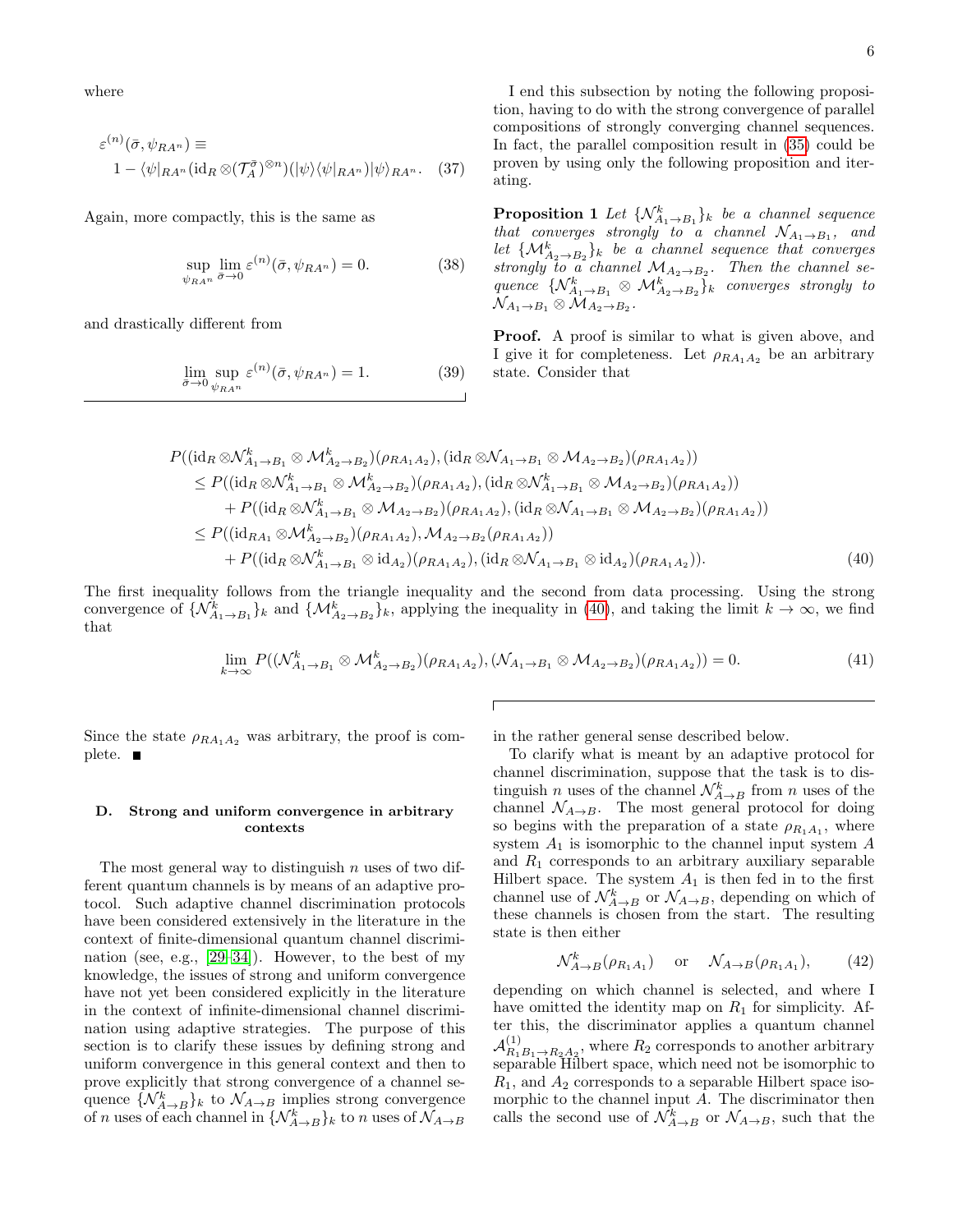state is now either

$$
(\mathcal{N}_{A_2 \to B_2}^k \circ \mathcal{A}_{R_1 B_1 \to R_2 A_2}^{(1)} \circ \mathcal{N}_{A_1 \to B_1}^k)(\rho_{R_1 A_1}), \qquad (43)
$$

or

$$
(\mathcal{N}_{A_2 \to B_2} \circ \mathcal{A}_{R_1 B_1 \to R_2 A_2}^{(1)} \circ \mathcal{N}_{A_1 \to B_1})(\rho_{R_1 A_1}). \tag{44}
$$

This process continues for  $n$  channel uses, and then the final state is either

$$
\omega_{R_n B_n}^k \equiv \left( \mathcal{N}_{A_n \to B_n}^k \circ \left[ \bigcirc_{j=1}^{n-1} \mathcal{A}_{R_j B_j \to R_{j+1} A_{j+1}}^{(j)} \circ \mathcal{N}_{A_j \to B_j}^k \right] \right) (\rho_{R_1 A_1}), \tag{45}
$$

or

$$
\omega_{R_n B_n} \equiv \left( \mathcal{N}_{A_n \to B_n} \circ \left[ \bigcirc_{j=1}^{n-1} \mathcal{A}_{R_j B_j \to R_{j+1} A_{j+1}}^{(j)} \circ \mathcal{N}_{A_j \to B_j} \right] \right) (\rho_{R_1 A_1}).
$$
\n(40)

Let  $\mathcal{P}^{(n)}$  denote the full protocol, which consists of the state preparation  $\rho_{R_1A_1}$  and the  $n-1$  channels  $\{\mathcal{A}_{R_jB_j\to R_{j+1}A_{j+1}}^{(j)}\}_{j=1}^{n-1}$ . The infidelity in this case, for the fixed protocol  $\mathcal{P}^{(n)}$ , is then equal to

<span id="page-8-3"></span>
$$
\varepsilon_{\text{ad}}^{(n)}(k, \mathcal{P}^{(n)}) \equiv 1 - F(\omega_{R_n B_n}^k, \omega_{R_n B_n}).\tag{47}
$$

Figure [2](#page-9-0) depicts these channels and states, which are used in a general adaptive strategy to discriminate three uses of  $\mathcal{N}_{A\rightarrow B}^k$  from three uses of  $\mathcal{N}_{A\rightarrow B}$ .

In this general context, strong convergence corresponds to the following statement: for a given protocol  $\mathcal{P}^{(n)}$ , the following limit holds

$$
\lim_{k \to \infty} \varepsilon_{\text{ad}}^{(n)}(k, \mathcal{P}^{(n)}) = 0,\tag{48}
$$

or more compactly,

$$
\sup_{\mathcal{P}^{(n)}} \lim_{k \to \infty} \varepsilon_{\text{ad}}^{(n)}(k, \mathcal{P}^{(n)}) = 0.
$$
 (49)

<span id="page-8-1"></span>Uniform convergence again corresponds to a swap of the supremum and limit

$$
\lim_{k \to \infty} \sup_{\mathcal{P}^{(n)}} \varepsilon_{\text{ad}}^{(n)}(k, \mathcal{P}^{(n)}) = 0,\tag{50}
$$

and again, it should typically be avoided in physical applications as it is too strong and not needed for most purposes, following the suggestions of [\[14,](#page-19-5) Section 3].

<span id="page-8-2"></span>(46) sequence  $\{ \mathcal{N}_{A\rightarrow B}^k \}$  implies strong convergence of *n* uses I now explicitly show that strong convergence of the of each channel in this sequence in this general sense. The proof is elementary and similar to that in  $(29)–(30)$  $(29)–(30)$  $(29)–(30)$ , making use of the triangle inequality and data processing of fidelity. It bears similarities to numerous prior results in the literature [\[33,](#page-19-20) [35](#page-19-21)[–41\]](#page-19-22), in which adaptive protocols were analyzed. For simplicity, we can focus on the case of  $n = 3$  and then the proof is easily extended. Begin by considering a *fixed protocol*  $\mathcal{P}^{(3)}$ . Then consider that

$$
\sqrt{\varepsilon_{\rm ad}^{(3)}(k,\mathcal{P}^{(3)})} = P\left[\omega_{R_3B_3}^k, \omega_{R_3B_3}\right]
$$
\n
$$
= P\left[\left(\mathcal{N}^k \circ \mathcal{A}^{(2)} \circ \mathcal{N}^k \circ \mathcal{A}^{(1)} \circ \mathcal{N}^k\right) (\rho_{R_1A_1}), \left(\mathcal{N} \circ \mathcal{A}^{(2)} \circ \mathcal{N} \circ \mathcal{A}^{(1)} \circ \mathcal{N}\right) (\rho_{R_1A_1})\right]
$$
\n
$$
\leq P\left[\left(\mathcal{N}^k \circ \mathcal{A}^{(2)} \circ \mathcal{N}^k \circ \mathcal{A}^{(1)} \circ \mathcal{N}^k\right) (\rho_{R_1A_1}), \left(\mathcal{N}^k \circ \mathcal{A}^{(2)} \circ \mathcal{N}^k \circ \mathcal{A}^{(1)} \circ \mathcal{N}\right) (\rho_{R_1A_1})\right]
$$
\n
$$
+ P\left[\left(\mathcal{N}^k \circ \mathcal{A}^{(2)} \circ \mathcal{N}^k \circ \mathcal{A}^{(1)} \circ \mathcal{N}\right) (\rho_{R_1A_1}), \left(\mathcal{N}^k \circ \mathcal{A}^{(2)} \circ \mathcal{N} \circ \mathcal{A}^{(1)} \circ \mathcal{N}\right) (\rho_{R_1A_1})\right]
$$
\n
$$
+ P\left[\left(\mathcal{N}^k \circ \mathcal{A}^{(2)} \circ \mathcal{N} \circ \mathcal{A}^{(1)} \circ \mathcal{N}\right) (\rho_{R_1A_1}), \left(\mathcal{N} \circ \mathcal{A}^{(2)} \circ \mathcal{N} \circ \mathcal{A}^{(1)} \circ \mathcal{N}\right) (\rho_{R_1A_1})\right]
$$
\n
$$
\leq P\left[\mathcal{N}^k(\rho_{R_1A_1}), \mathcal{N}(\rho_{R_1A_1})\right]
$$
\n
$$
+ P\left[\mathcal{N}^k\left[\left(\mathcal{A}^{(1)} \circ \mathcal{N}\right) (\rho_{R_1A_1})\right], \mathcal{N}\left[\left(\mathcal{A}^{(1)} \circ \math
$$

where I have omitted some system labels for simplicity. The first inequality follows from the triangle inequality and the second from data processing of the fidelity under

the channels

<span id="page-8-0"></span>
$$
\mathcal{N}^k \circ \mathcal{A}^{(2)} \circ \mathcal{N}^k \circ \mathcal{A}^{(1)}, \text{ and } (52)
$$

$$
\mathcal{N}^k \circ \mathcal{A}^{(2)}.\tag{53}
$$

The inequality in [\(51\)](#page-8-0) can be understood as saying that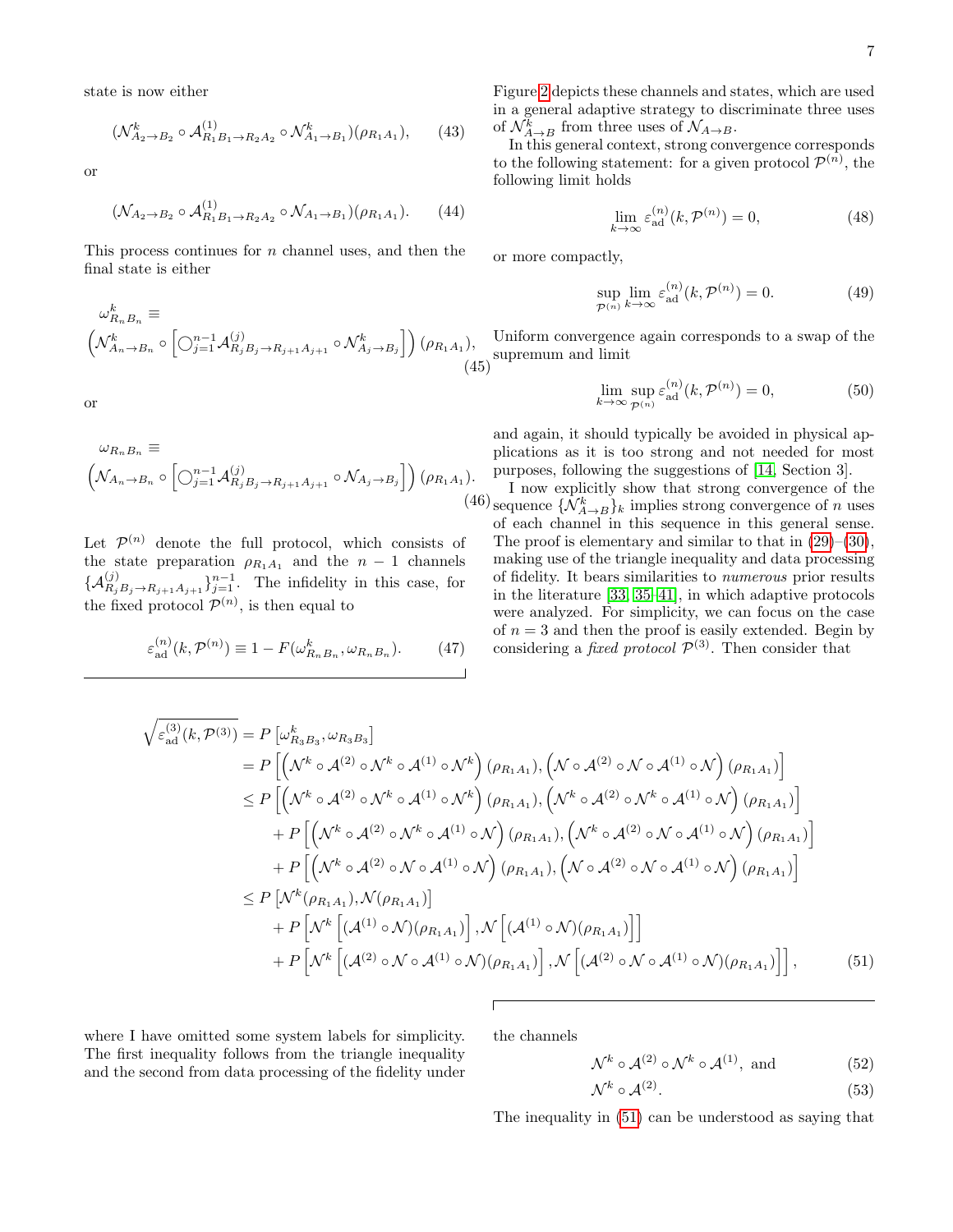

<span id="page-9-0"></span>FIG. 2. Adaptive protocol for distinguishing three uses of the channel  $\mathcal{N}^k_{A\to B}$  from three uses of  $\mathcal{N}_{A\to B}$ . The protocol is denoted by  $\mathcal{P}^{(3)}$  and consists of state preparation  $\rho_{R_1A_1}$ , as well as the channels  $\mathcal{A}_{R_1B_1\rightarrow R_2A_2}^{(1)}$  and  $\mathcal{A}_{R_2B_2\rightarrow R_3A_3}^{(2)}$ . (a) The protocol  $\mathcal{P}^{(3)}$ is used with three uses of the channel  $\mathcal{N}_{A\to B}^k$ , and the final state is  $\omega_{R_3B_3}^k$ . (b) The protocol  $\mathcal{P}^{(3)}$  is used with three uses of the channel  $\mathcal{N}_{A\to B}$ , and the final state is  $\omega_{R_3B_3}$ . Strong convergence of the channel sequence  $\{\mathcal{N}_{A\to B}^k\}$  to  $\mathcal{N}_{A\to B}$  implies that, given a fixed protocol  $\mathcal{P}^{(3)}$ , the infidelity of the states  $\omega_{R_3B_3}^k$  and  $\omega_{R_3B_3}$  converges to zero in the limit as  $k \to \infty$ .

the overall distinguishability of the *n* uses of  $\mathcal{N}^k$  and  $\mathcal{N}$ , as captured by  $P\left[\omega_{R_3B_3}^k, \omega_{R_3B_3}\right]$ , is limited by the sum of the distinguishabilities at every step in the discrimination protocol (this is similar to the observations made in [\[33,](#page-19-20) [35–](#page-19-21)[41\]](#page-19-22)). Now employing the inequality in [\(51\)](#page-8-0), the facts that

$$
\rho_{R_1A_1},\tag{54}
$$

$$
(\mathcal{A}^{(1)} \circ \mathcal{N})(\rho_{R_1 A_1}), \text{ and } (55)
$$

$$
(\mathcal{A}^{(2)} \circ \mathcal{N} \circ \mathcal{A}^{(1)} \circ \mathcal{N})(\rho_{R_1 A_1}) \tag{56}
$$

are fixed states independent of  $k$ , the strong convergence of  $\{ \mathcal{N}_{A\rightarrow B}^k \}_k$ , and taking the limit  $k \rightarrow \infty$  on both sides of the inequality in [\(51\)](#page-8-0), we conclude that for any fixed protocol  $\mathcal{P}^{(3)}$ , the following limit holds

$$
\lim_{k \to \infty} \varepsilon_{\text{ad}}^{(3)}(k, \mathcal{P}^{(3)}) = 0. \tag{57}
$$

By the same reasoning with the triangle inequality and data processing, the argument extends to any finite positive integer *n*, so that for any fixed protocol  $\mathcal{P}^{(n)}$ , the following limit holds

$$
\lim_{k \to \infty} \varepsilon_{\text{ad}}^{(n)}(k, \mathcal{P}^{(n)}) = 0.
$$
 (58)

We can summarize the above development more compactly as

$$
\sup_{\rho_{RA}} \lim_{k \to \infty} \varepsilon(k, \rho_{RA}) = 0
$$
  

$$
\implies \sup_{\mathcal{P}^{(n)}} \lim_{k \to \infty} \varepsilon_{\text{ad}}^{(n)}(k, \mathcal{P}^{(n)}) = 0. \quad (59)
$$

That is, strong convergence of the channel sequence  $\{N_{A\rightarrow B}^k\}_k$  implies strong convergence of n uses of each channel  $\mathcal{N}_{A\rightarrow B}^k$  in this sequence in any context in which the *n* uses of  $\mathcal{N}_{A\rightarrow B}^k$  could be invoked.

I end this subsection by noting the following proposition, having to do with the strong convergence of serial compositions of channel sequences. In fact, the serial composition result in [\(59\)](#page-9-1) for adaptive protocols could be proven by employing only the following proposition and iterating.

<span id="page-9-3"></span>**Proposition 2** Let  $\{N_{A\rightarrow B}^k\}$  be a channel sequence that converges strongly to a channel  $\mathcal{N}_{A\rightarrow B}$ , and let  $\{\mathcal{M}_{B\rightarrow C}^{k}\}_k$  be a channel sequence that converges strongly to a channel  $M_{B\to C}$ . Then the channel sequence  $\{\mathcal{M}_{B\rightarrow C}^{k} \circ \mathcal{N}_{A\rightarrow B}^{k}\}_k$  converges strongly to  $\mathcal{M}_{B\rightarrow C} \circ \mathcal{N}_{A\rightarrow B}$ .

**Proof.** A proof is similar to what is given above, and I give it for completeness. Let  $\rho_{RA}$  be an arbitrary state. Consider that

$$
P((\mathcal{M}_{B\to C}^k \circ \mathcal{N}_{A\to B}^k)(\rho_{RA}), (\mathcal{M}_{B\to C} \circ \mathcal{N}_{A\to B})(\rho_{RA}))
$$
  
\n
$$
\leq P((\mathcal{M}_{B\to C}^k \circ \mathcal{N}_{A\to B}^k)(\rho_{RA}), (\mathcal{M}_{B\to C}^k \circ \mathcal{N}_{A\to B})(\rho_{RA}))
$$
  
\n
$$
+ P((\mathcal{M}_{B\to C}^k \circ \mathcal{N}_{A\to B})(\rho_{RA}), (\mathcal{M}_{B\to C} \circ \mathcal{N}_{A\to B})(\rho_{RA}))
$$
  
\n
$$
\leq P(\mathcal{N}_{A\to B}^k(\rho_{RA}), \mathcal{N}_{A\to B}(\rho_{RA}))
$$
  
\n
$$
+ P((\mathcal{M}_{B\to C}^k \circ \mathcal{N}_{A\to B})(\rho_{RA}), (\mathcal{M}_{B\to C} \circ \mathcal{N}_{A\to B})(\rho_{RA})).
$$
  
\n(60)

<span id="page-9-2"></span><span id="page-9-1"></span>The first inequality follows from the triangle inequality and the second from data processing. Using the strong convergence of  $\{\mathcal{N}_{A\to B}^k\}_k$  and  $\{\mathcal{M}_{B\to C}^k\}_k$ , the fact that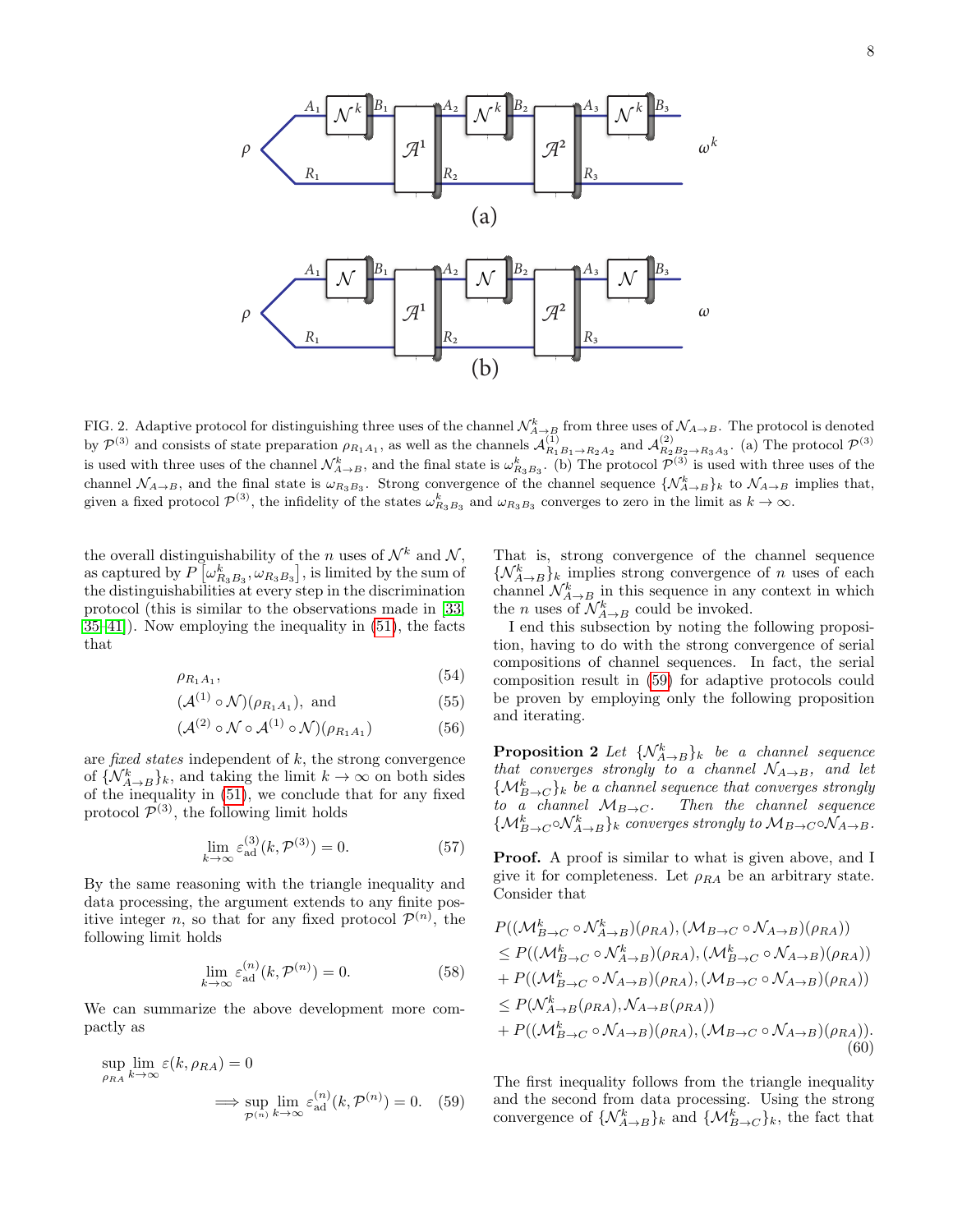$\mathcal{N}_{A\rightarrow B}(\rho_{RA})$  is a fixed state independent of k, applying the inequality in [\(60\)](#page-9-2), and taking the limit  $k \to \infty$ , we find that

$$
\lim_{k \to \infty} P((\mathcal{M}_{B \to C}^k \circ \mathcal{N}_{A \to B}^k)(\rho_{RA}), (\mathcal{M}_{B \to C} \circ \mathcal{N}_{A \to B})(\rho_{RA}))
$$
  
= 0. (61)

Since the state  $\rho_{RA}$  was arbitrary, the proof is complete.

#### <span id="page-10-0"></span>E. Strong convergence in the teleportation simulation of bosonic Gaussian channels

The teleportation simulation of a bosonic Gaussian channel is another important notion to discuss. As found in [\[7\]](#page-18-7), single-mode, phase-covariant bosonic channels, such as the thermal, amplifier, or additive-noise channels, can be simulated by employing the bosonic teleportation protocol from [\[11\]](#page-19-2). More general classes of bosonic Gaussian channels can be simulated as well [\[6\]](#page-18-8). In this subsection, I exclusively discuss single-mode bosonic Gaussian channels and extend the results later to particular multimode bosonic Gaussian channels. Denoting the original channel by  $\mathcal G$ , an unideal teleportation simulation of it realizes the bosonic Gaussian channel  $\mathcal{G}^{\bar{\sigma}} \equiv \mathcal{G} \circ \mathcal{T}^{\bar{\sigma}}$ , where  $\mathcal{T}^{\bar{\sigma}}$  is the additive-noise channel from [\(11\)](#page-4-1). This unideal teleportation simulation is possible due to the displacement covariance of bosonic Gaussian channels. Again, it is needed to clarify the meaning of the convergence  $\mathcal{G} = \lim_{\bar{\sigma} \to 0} \mathcal{G}^{\bar{\sigma}}$ . Based on the previous discussions in this paper, it is clear that the convergence should be considered in the strong sense in most applications: for a state  $\rho_{RA}$ , we have that

$$
\lim_{\bar{\sigma}\to 0} \left[1 - F((\mathrm{id}_R \otimes \mathcal{G}_A)(\rho_{RA}), (\mathrm{id}_R \otimes \mathcal{G}_A^{\bar{\sigma}})(\rho_{RA}))\right] = 0,
$$
\n(62)

where  $F$  denotes the quantum fidelity. This equality follows as a consequence of [\(16\)](#page-5-2) and the data-processing inequality for fidelity.

As a consequence of [\(36\)](#page-6-3) and data processing, we also have the following convergence for a teleportation simulation of the tensor-power channel  $\mathcal{G}^{\otimes n}$ : for a state  $\rho_{RA^n}$ , we have that

$$
\lim_{\bar{\sigma}\to 0} \left[1 - F(\mathcal{G}_A^{\otimes n}(\rho_{RA^n}), (\mathcal{G}_A^{\bar{\sigma}})^{\otimes n}(\rho_{RA^n}))\right] = 0, \quad (63)
$$

where the identity map  $id_R$  is omitted for simplicity.

Finally, the argument from Section [II D](#page-7-1) applies to the teleportation simulation of bosonic Gaussian channels as well. In more detail, the strong convergence of  $\mathcal{G}^{\bar{\sigma}}$  to  $\mathcal{G}$ in the limit  $\bar{\sigma} \rightarrow 0$  implies strong convergence of n uses of  $\mathcal{G}^{\bar{\sigma}}$  to *n* uses of  $\mathcal{G}$  in the general sense discussed in Section [II D.](#page-7-1) That is, as a consequence of  $(17)$  and  $(59)$ , we have that

<span id="page-10-4"></span>
$$
\sup_{\mathcal{P}^{(n)}} \lim_{\bar{\sigma} \to 0} \varepsilon_{\text{ad}}^{(n)}(\bar{\sigma}, \mathcal{P}^{(n)}) = 0,\tag{64}
$$

where  $\varepsilon_{\text{ad}}^{(n)}(\bar{\sigma}, \mathcal{P}^{(n)})$  is defined by replacing  $\mathcal{N}_{A\to B}^k$  with  $\mathcal{G}^{\bar{\sigma}}$  and  $\widetilde{\mathcal{N}}_{A\to B}$  with  $\mathcal{G}$  in [\(45\)](#page-8-1), [\(46\)](#page-8-2), and [\(47\)](#page-8-3).

#### F. Uniform convergence in the teleportation simulations of pure-loss, thermal, pure-amplifier, amplifier, and additive-noise channels

I now prove that the teleportation simulations of pureloss, thermal, pure-amplifier, amplifier, and additivenoise channels converge uniformly to the original channels, in the limit of ideal squeezing and detection for the simulations. The argument for uniform convergence is elementary, using the structure of these channels and their teleportation simulations, as well as a data processing argument that is the same as that which was employed in [\[34,](#page-19-19) [42\]](#page-19-23). Note that these uniform convergence results are in contrast to the teleportation simulation of the ideal channel, where the convergence occurs in the strong sense but not in the uniform sense.

To prove the uniform convergence of the teleportation simulations of the aforementioned channels, let us start with the thermal channel. Consider that the thermal channel  $\mathcal{L}_{\eta,N_B}$  of transmissivity  $\eta \in (0,1)$  and thermal photon number  $N_B \geq 0$  is completely specified by its action on the  $2 \times 1$  mean vector s and  $2 \times 2$  covariance matrix  $V$  of a single-mode input [\[13\]](#page-19-4):

<span id="page-10-2"></span><span id="page-10-1"></span>
$$
s \to Xs,\tag{65}
$$

$$
V \to XV X^T + Y,\tag{66}
$$

where

$$
X = \sqrt{\eta} I_2,\tag{67}
$$

$$
Y = (1 - \eta)(2N_B + 1)I_2,\t(68)
$$

and  $I_2$  denotes the  $2 \times 2$  identity matrix. An unideal teleportation simulation of a thermal channel is equivalent to the serial concatenation of the additive-noise channel  $\mathcal{T}^{\bar{\sigma}}$  with variance  $\bar{\sigma} > 0$ , followed by the thermal channel  $\mathcal{L}_{\eta,N_B}$ , as discussed in Section [II E.](#page-10-0) Since the additivenoise channel has the same action as in [\(65\)](#page-10-1) and [\(66\)](#page-10-2), but with

$$
X = I_2,\t\t(69)
$$

$$
Y = 2\bar{\sigma}I_2,\tag{70}
$$

we find, after composing and simplifying, that the simulating channel  $\mathcal{L}_{\eta,N_B} \circ \bar{\mathcal{T}}^{\bar{\sigma}}$  has the same action as in [\(65\)](#page-10-1) and [\(66\)](#page-10-2), but with

$$
X = \sqrt{\eta} I_2,\tag{71}
$$

$$
Y = [\eta 2\bar{\sigma} + (1 - \eta)(2N_B + 1)] I_2
$$
 (72)

$$
= (1 - \eta)(2[N_B + \eta \bar{\sigma}/(1 - \eta)] + 1)I_2.
$$
 (73)

This latter finding means that the simulating channel  $\mathcal{L}_{\eta,N_B} \circ \mathcal{T}^{\bar{\sigma}}$  is equivalent to the thermal channel  $\mathcal{L}_{\eta, N_B + \eta \bar{\sigma}/(1-\eta)},$  i.e.,

<span id="page-10-3"></span>
$$
\mathcal{L}_{\eta, N_B} \circ \mathcal{T}^{\bar{\sigma}} = \mathcal{L}_{\eta, N_B + \eta \bar{\sigma}/(1-\eta)}.
$$
 (74)

Let us set

$$
N'_B \equiv N_B + \eta \bar{\sigma} / (1 - \eta). \tag{75}
$$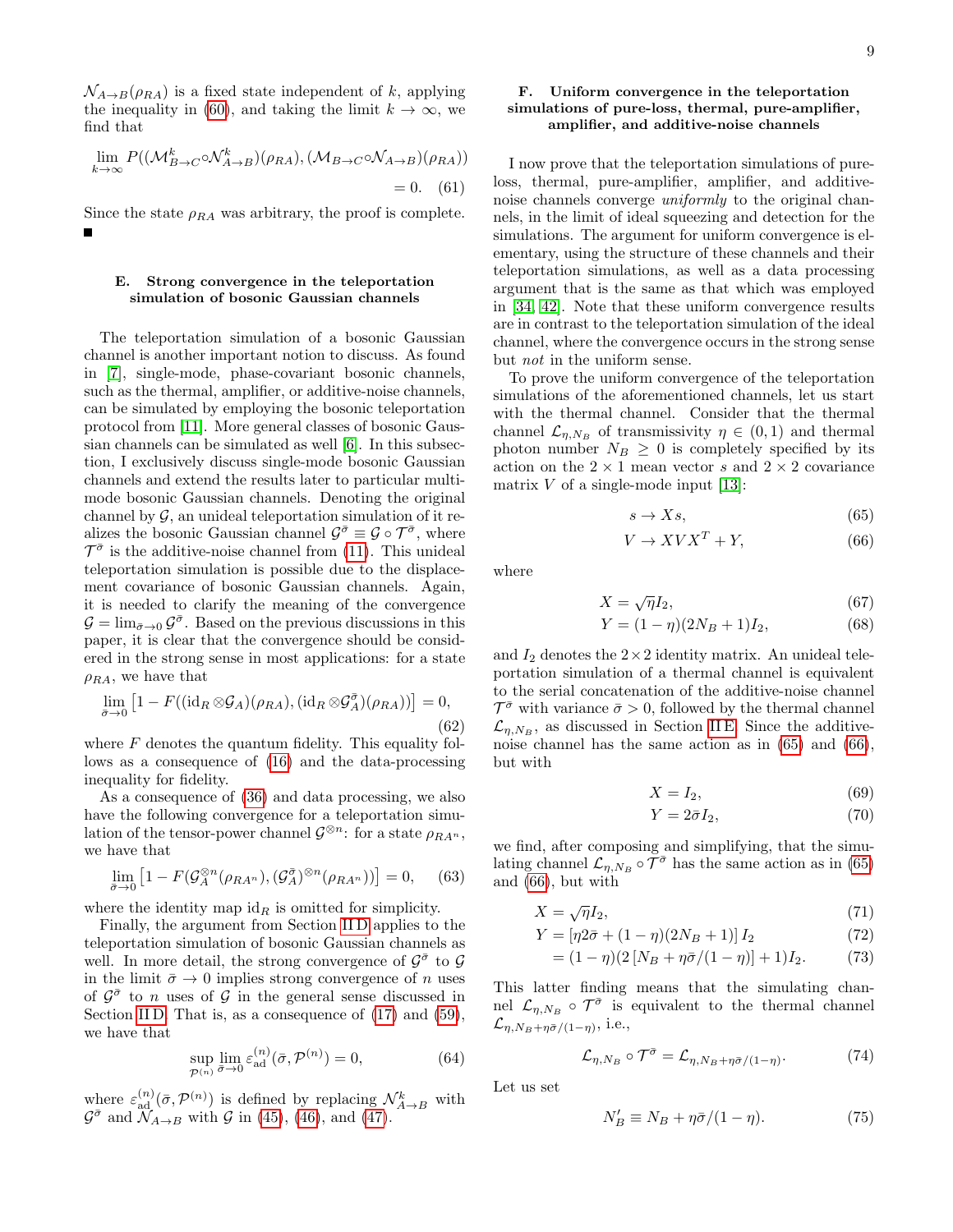Note that any thermal channel  $\mathcal{L}_{\eta,N_B}$  can be realized in three steps:

1. prepare an environment mode in a thermal state  $\theta(N_B)$  of mean photon number  $N_B \geq 0$ , where

$$
\theta(N_B) = \frac{1}{N_B + 1} \sum_{n=0}^{\infty} \left(\frac{N_B}{N_B + 1}\right)^n |n\rangle\langle n|, \qquad (76)
$$

- 2. interact the channel input mode with the environment mode at a unitary beamsplitter  $\mathcal{B}_\eta$  of transmissivity  $\eta$ , and
- 3. discard the environment mode.

This observation and that in [\(74\)](#page-10-3) are what lead to uniform convergence of the simulating channel  $\mathcal{L}_{\eta, N'_B}$  to the original channel  $\mathcal{L}_{\eta,N_B}$  in the limit as  $\bar{\sigma} \to 0$ . Indeed, let  $\rho_{RA}$  be an arbitrary input state, with R a reference system corresponding to an arbitrary separable Hilbert space and system A the channel input. Then we find that

$$
P((\mathrm{id}_{R} \otimes \mathcal{L}_{\eta, N_{B}})(\rho_{RA}), (\mathrm{id}_{R} \otimes \mathcal{L}_{\eta, N'_{B}})(\rho_{RA}))
$$
  
\n
$$
\leq P((\mathrm{id}_{R} \otimes \mathcal{B}_{\eta})[\rho_{RA} \otimes \theta(N_{B})], (\mathrm{id}_{R} \otimes \mathcal{B}_{\eta})[\rho_{RA} \otimes \theta(N'_{B})])
$$
  
\n
$$
= P(\rho_{RA} \otimes \theta(N_{B}), \rho_{RA} \otimes \theta(N'_{B}))
$$
  
\n
$$
= P(\theta(N_{B}), \theta(N'_{B}))
$$
  
\n
$$
\equiv e(N_{B}, \eta, \bar{\sigma}),
$$
\n(77)

where  $e(N_B, \eta, \bar{\sigma})$  explicitly evaluates to

$$
e(N_B, \eta, \bar{\sigma}) =
$$
\n
$$
\left[1 - \left[\sqrt{(N_B + 1)(N_B + \eta \bar{\sigma}/(1 - \eta) + 1)} - \sqrt{N_B \left[N_B + \eta \bar{\sigma}/(1 - \eta)\right]}\right]^{-2}\right]^{1/2}.
$$
\n(78)

The explicit evaluation in [\(78\)](#page-11-0) is a direct consequence of  $[34, Egs. (34)–(35)]$  $[34, Egs. (34)–(35)]$ , found by evaluating the fidelity between two thermal states of respective mean photon numbers  $N_B$  and  $N_B + \eta \bar{\sigma}/(1 - \eta)$ . See also [\[43,](#page-19-24) [44\]](#page-20-0) for formulas for the fidelity of single-mode Gaussian states. The first inequality in [\(77\)](#page-11-1) follows from data processing. The first equality follows from unitary invariance of the metric  $P$  and the second from its invariance under tensoring in the same state  $\rho_{RA}$ . To summarize the inequality in [\(77\)](#page-11-1), it is stating that the distinguishability of the channels  $\mathcal{L}_{\eta,N_B}$  and  $\mathcal{L}_{\eta,N'_B}$ , when allowing for any input probe state  $\rho_{RA}$ , is limited by the distinguishability of the environment states  $\theta(N_B)$  and  $\theta(N'_B)$ , and this is similar to the observations made in [\[34,](#page-19-19) [42\]](#page-19-23). Thus, the bound in [\(77\)](#page-11-1) is a uniform bound, holding for all input states  $\rho_{RA}$ , and so we conclude that

$$
\sup_{\rho_{RA}} P((\mathrm{id}_{R} \otimes \mathcal{L}_{\eta, N_B})(\rho_{RA}), (\mathrm{id}_{R} \otimes \mathcal{L}_{\eta, N'_B})(\rho_{RA}))
$$
  

$$
\leq e(N_B, \eta, \bar{\sigma}). \quad (79)
$$

Now taking the limit  $\bar{\sigma} \rightarrow 0$  and using the fact that  $\lim_{\bar{\sigma}\to 0} e(N_B, \eta, \bar{\sigma}) = 0$  for  $\eta \in (0, 1)$  and  $N_B \geq 0$ , we find that

$$
\lim_{\bar{\sigma}\to 0} \sup_{\rho_{RA}} P((\mathrm{id}_R \otimes \mathcal{L}_{\eta, N_B})(\rho_{RA}), (\mathrm{id}_R \otimes \mathcal{L}_{\eta, N'_B})(\rho_{RA})) = 0.
$$
\n(80)

Thus, the teleportation simulation  $\mathcal{L}_{\eta,N_B} \circ \mathcal{T}^{\bar{\sigma}}$  of the thermal channel  $\mathcal{L}_{\eta,N_B}$  of transmissivity  $\eta \in (0,1)$  and thermal photon number  $N_B \geq 0$  converges uniformly to the thermal channel.

The above uniform convergence result holds in particular for a pure-loss channel of transmissivity  $\eta \in (0,1)$ , because this channel is a thermal channel with  $N_B = 0$ . That is, the environment state for the pure-loss channel is a vacuum state, and its teleportation simulation is a thermal channel with the same transmissivity and environment state given by a thermal state of mean photon number  $\eta \bar{\sigma}/(1-\eta)$ . In this case, the uniform upper bound  $e(N_B = 0, \eta, \bar{\sigma})$  simplifies to

$$
e(N_B = 0, \eta, \bar{\sigma}) = \sqrt{1 - \frac{1}{\eta \bar{\sigma}/(1 - \eta) + 1}},
$$
 (81)

for which we clearly have that  $\lim_{\bar{\sigma}\to 0} e(N_B=0, \eta, \bar{\sigma})=$ 0. Thus, the teleportation simulation of a pure-loss channel  $\mathcal{L}_{n,N_B=0}$  converges uniformly to  $\mathcal{L}_{n,N_B=0}$ .

<span id="page-11-1"></span>Similar results hold for the pure-amplifier and amplifier channels. Indeed, to see this, let us begin by considering a general amplifier channel  $\mathcal{A}_{G,N_B}$  of gain  $G > 1$  and thermal photon number  $N_B \geq 0$ . Such a channel has the action as in  $(65)$  and  $(66)$ , but with

$$
X = \sqrt{G}I_2,\tag{82}
$$

$$
Y = (G - 1)(2N_B + 1)I_2.
$$
 (83)

<span id="page-11-0"></span>By similar reasoning as before, the teleportation simulation  $\mathcal{A}_{G,N_B} \circ \mathcal{T}^{\bar{\sigma}}$  of the amplifier channel has the action as in  $(65)$  and  $(66)$ , but with

$$
X = \sqrt{G}I_2,\tag{84}
$$

$$
Y = [G2\bar{\sigma} + (G - 1)(2N_B + 1)]I_2
$$
\n(85)

$$
= (G-1)(2[NB + G\bar{\sigma}/(G-1)] + 1)I2.
$$
 (86)

Thus, the teleportation simulation  $\mathcal{A}_{G,N_B} \circ \mathcal{T}^{\bar{\sigma}}$  is equivalent to an amplifier channel  $\mathcal{A}_{G, N_B+G\bar{\sigma}/(G-1)}$ :

$$
\mathcal{A}_{G,N_B} \circ \mathcal{T}^{\bar{\sigma}} = \mathcal{A}_{G,N_B + G\bar{\sigma}/(G-1)}.
$$
 (87)

An amplifier channel  $\mathcal{A}_{G,N_B}$  can be realized by the following three steps:

- 1. prepare an environment mode in a thermal state  $\theta(N_B)$  of mean photon number  $N_B \geq 0$ ,
- 2. interact the channel input mode with the environment mode using a unitary two-mode squeezer  $\mathcal{S}_G$ of gain  $G$ , and
- <span id="page-11-2"></span>3. discard the environment mode.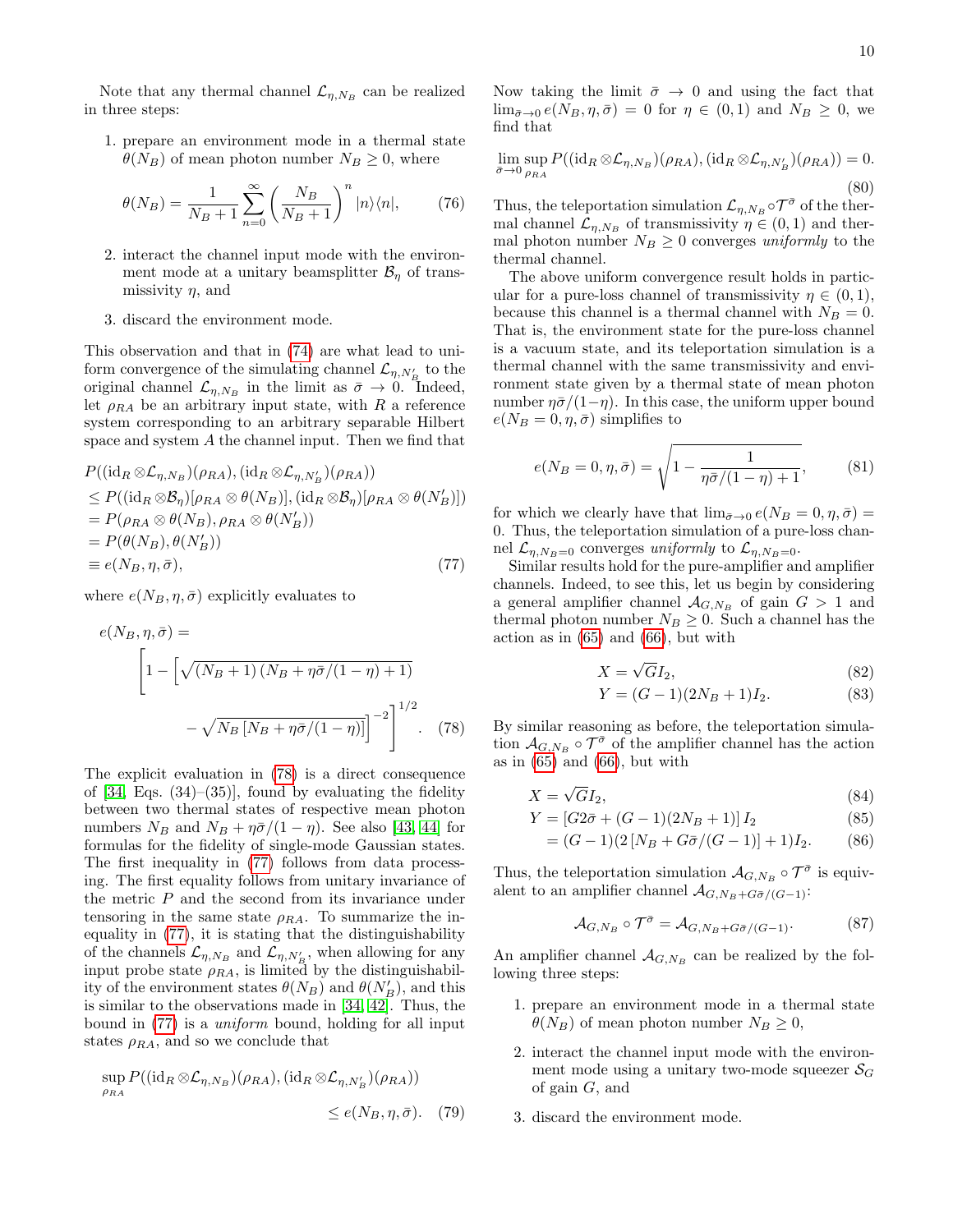For an arbitrary state  $\rho_{RA}$ , we find the following upper bound by the same reasoning as in [\(77\)](#page-11-1), but replacing the beamsplitter  $\mathcal{B}_\eta$  therein by the two-mode squeezer  $\mathcal{S}_G$ ,

$$
P((\mathrm{id}_R \otimes A_{G,N_B})(\rho_{RA}), (\mathrm{id}_R \otimes A_{G,N_B''})(\rho_{RA}))
$$
  
\n
$$
\leq P(\theta(N_B), \theta(N_B'')) \equiv e(N_B, G, \bar{\sigma})
$$
 (88)

where

$$
N_B'' \equiv N_B + G\bar{\sigma}/(G-1) \tag{89}
$$

and

$$
e(N_B, G, \bar{\sigma}) =
$$
  
\n
$$
\left[1 - \left[\sqrt{(N_B + 1)(N_B + G\bar{\sigma}/(G - 1) + 1)}\right] - \sqrt{N_B \left[N_B + G\bar{\sigma}/(G - 1)\right]}\right]^{1/2}.
$$
 (90)

Again, the inequality in [\(88\)](#page-12-0) is the statement that the distinguishability of the channels  $\mathcal{A}_{G,N_B}$  and  $\mathcal{A}_{G,N_B}$ , when allowing for any input probe state  $\rho_{RA}$ , is limited by the distinguishability of the channel environment states  $\theta(N_B)$  and  $\theta(N_B'')$ . Given that the bound in [\(88\)](#page-12-0) is a uniform bound holding for all input states  $\rho_{RA}$ , this implies that

$$
\sup_{\rho_{RA}} P((\mathrm{id}_R \otimes A_{G,N_B})(\rho_{RA}), (\mathrm{id}_R \otimes A_{G,N_B''})(\rho_{RA}))
$$
  

$$
\leq e(N_B, G, \bar{\sigma}) \quad (91)
$$

We can then take the limit  $\bar{\sigma} \rightarrow 0$  and use the fact that  $\lim_{\bar{\sigma}\to 0} e(N_B, G, \bar{\sigma}) = 0$  for all  $G > 1$  and  $N_B \geq 0$  to find that

$$
\lim_{\bar{\sigma}\to 0} \sup_{\rho_{RA}} P((\mathrm{id}_R \otimes \mathcal{A}_{G,N_B})(\rho_{RA}), (\mathrm{id}_R \otimes \mathcal{A}_{G,N_B''})(\rho_{RA})) = 0.
$$
\n(92)

Thus, the teleportation simulation  $\mathcal{A}_{G,N_B} \circ \mathcal{T}^{\bar{\sigma}}$  of the amplifier channel  $\mathcal{A}_{G,N_B}$  converges uniformly to it, for all  $G > 1$  and thermal photon number  $N_B \geq 0$ .

The pure-amplifier channel is a special case of the amplifier channel  $A_{G,N_B}$  with  $N_B = 0$ , so that the above analysis applies and the teleportation simulation of the pure-amplifier channel  $A_{G,N_B=0}$  converges uniformly to it. Indeed, the uniform upper bound  $e(N_B = 0, G, \bar{\sigma})$ simplifies as

$$
P((\mathrm{id}_R \otimes \mathcal{A}_{G,N_B=0})(\rho_{RA}), (\mathrm{id}_R \otimes \mathcal{A}_{G,G\bar{\sigma}/(G-1)})(\rho_{RA}))
$$
  

$$
\leq e(N_B=0, G, \bar{\sigma}) = \sqrt{1 - \frac{1}{G\bar{\sigma}/(G-1) + 1}}, \quad (93)
$$

and so it is clear that

$$
\lim_{\bar{\sigma}\to 0} \sup_{\rho_{RA}} P(\mathcal{A}_{G,0}(\rho_{RA}), \mathcal{A}_{G,G\bar{\sigma}/(G-1)}(\rho_{RA})) = 0, \quad (94)
$$

where I have omitted the identity maps  $id_R$  acting on system  $R$  for simplicity.

<span id="page-12-0"></span>A similar argument establishes that the teleportation simulation of the additive-noise channel  $\mathcal{T}^{\xi}$  with variance  $\xi > 0$  converges uniformly to it. To see this, let us begin by noting that any additive-noise channel  $\mathcal{T}^{\xi}$  can be realized by the following three steps:

- 1. Prepare a continuous classical environment register according to the complex Gaussian distribution  $G_{\xi}(\alpha)$ , as defined in [\(12\)](#page-4-3).
- 2. Based on the classical value  $\alpha$  in the environment register, apply a unitary displacement operation  $D(\alpha)$  to the channel input. This step can be described as an interaction channel  $\mathcal C$  between the channel input and the environment register.
- 3. Finally, discard the environment register.

Also, note that the fidelity between two complex Gaussian distributions of variances  $\xi_1, \xi_2 > 0$  is given by

<span id="page-12-2"></span><span id="page-12-1"></span>
$$
F(G_{\xi_1}, G_{\xi_2}) = \frac{4\xi_1\xi_2}{(\xi_1 + \xi_2)^2},
$$
\n(95)

which one may verify directly or consult [\[45\]](#page-20-1). Then, proceeding as in the previous proofs, we have for an arbitrary input state  $\rho_{RA}$  that

<span id="page-12-3"></span>
$$
P((\mathrm{id}_{R} \otimes \mathcal{T}^{\xi})(\rho_{RA}), (\mathrm{id}_{R} \otimes \mathcal{T}^{\xi+\bar{\sigma}})(\rho_{RA}))
$$
  
\n
$$
\leq P((\mathrm{id}_{R} \otimes \mathcal{C})(\rho_{RA} \otimes G_{\xi}), (\mathrm{id}_{R} \otimes \mathcal{C})(\rho_{RA} \otimes G_{\xi+\bar{\sigma}}))
$$
  
\n
$$
\leq P(\rho_{RA} \otimes G_{\xi}, \rho_{RA} \otimes G_{\xi+\bar{\sigma}})
$$
  
\n
$$
= P(G_{\xi}, G_{\xi+\bar{\sigma}})
$$
  
\n
$$
= \sqrt{1 - \frac{4\xi(\xi+\bar{\sigma})}{(2\xi+\bar{\sigma})^2}}.
$$
 (96)

The first and second inequalities follow from data processing. The first equality follows because the metric P is invariant under tensoring in the same state  $\rho_{RA}$ . The final equality follows from the definition of the metric  $P$  and the formula in [\(95\)](#page-12-1). As in the other proofs, the inequality in [\(96\)](#page-12-2) is intuitive, indicating that the distinguishability of the channels  $\mathcal{T}^{\xi}$  and  $\mathcal{T}^{\xi+\bar{\sigma}}$  is limited by the distinguishability of the underlying classical distributions  $G_{\xi}$  and  $G_{\xi+\bar{\sigma}}$ . The bound in [\(96\)](#page-12-2) is a *uniform* bound, holding for all input states  $\rho_{RA}$ , and so we conclude that

<span id="page-12-4"></span>
$$
\sup_{\rho_{RA}} P((\mathrm{id}_R \otimes \mathcal{T}^{\xi})(\rho_{RA}), (\mathrm{id}_R \otimes \mathcal{T}^{\xi+\bar{\sigma}})(\rho_{RA}))
$$
  

$$
\leq \sqrt{1 - \frac{4\xi(\xi+\bar{\sigma})}{(2\xi+\bar{\sigma})^2}}. \quad (97)
$$

Finally, we take the limit as  $\bar{\sigma} \to 0$  to establish the uniform convergence of the teleportation simulation of the additive-noise channel of variance  $\xi > 0$  to itself:

$$
\lim_{\bar{\sigma}\to 0} \sup_{\rho_{RA}} P((\mathrm{id}_R \otimes \mathcal{T}^{\xi})(\rho_{RA}), (\mathrm{id}_R \otimes \mathcal{T}^{\xi+\bar{\sigma}})(\rho_{RA})) = 0.
$$
\n(98)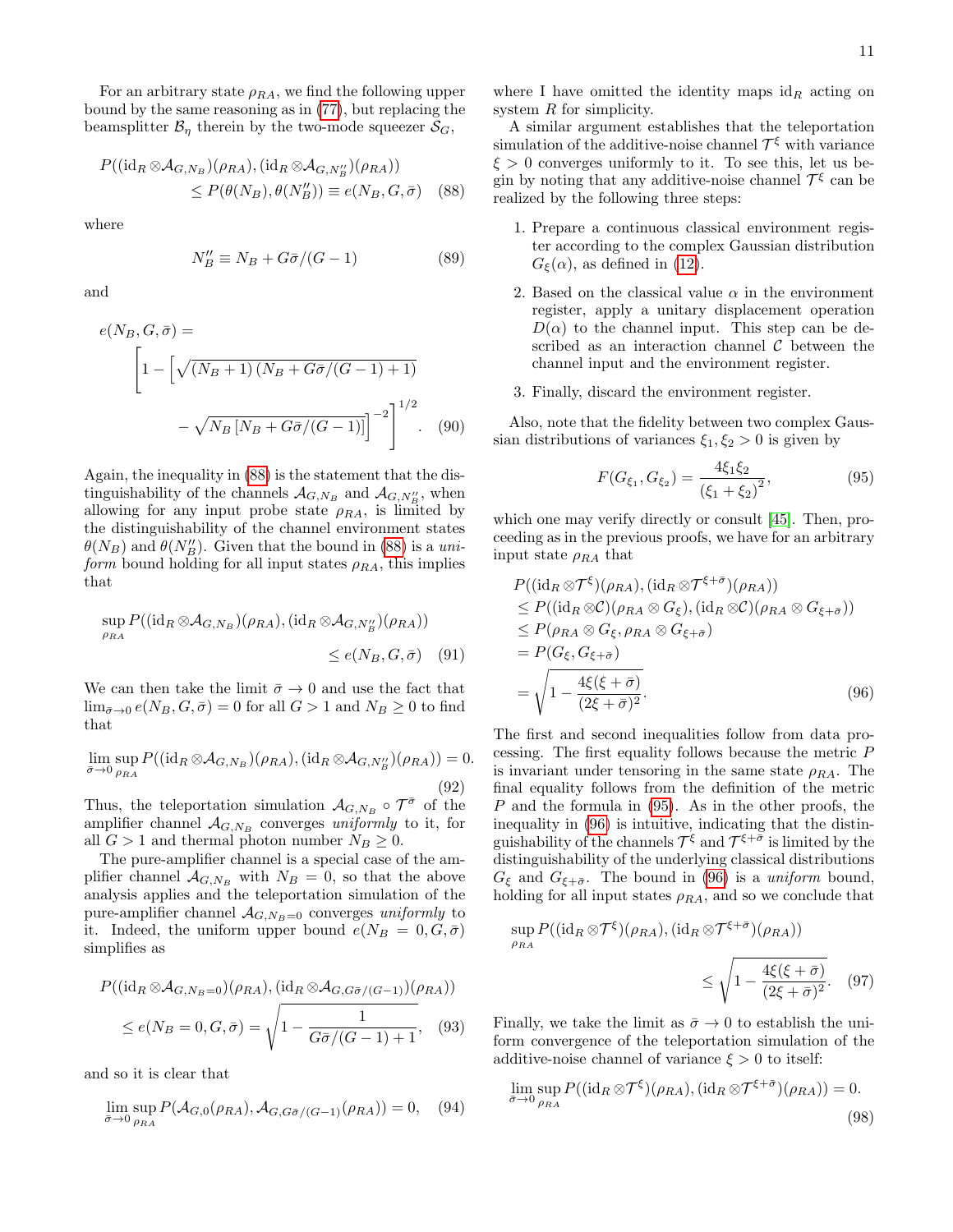**Remark 3** By the results of  $[34]$ , the uniform upper bounds in [\(79\)](#page-11-2), [\(91\)](#page-12-3), and [\(97\)](#page-12-4) are all achievable and are thus equalities. The achievable strategy consists of taking the input states  $\rho_{RA}$  to be a sequence of two-mode squeezed vacuum states with photon number  $N<sub>S</sub>$  tending to infinity.

Remark 4 On the one hand, the thermal, amplifier, and additive-noise channels are the single-mode bosonic Gaussian channels that are of major interest in applications, as stressed in  $\begin{bmatrix} 46, & \text{Section} & 3.5 \end{bmatrix}$  and  $\begin{bmatrix} 47, & \text{Sec-} \end{bmatrix}$ tion 12.6.3]. On the other hand, one could consider generalizing the results of this section to arbitrary singlemode bosonic Gaussian channels. In doing so, one should consider the Holevo classification of single-mode bosonic Gaussian channels [\[48\]](#page-20-4). However, there is little reason to generalize the contents of this section to other channels in the Holevo classification. The thermal and amplifier channels form the class C discussed in [\[48\]](#page-20-4), and the additive-noise channels form the class  $B_2$  from [\[48\]](#page-20-4), which I have already considered in this section. The classes that remain are labeled  $A, B_1,$  and  $D$ . The channels in classes A and D are entanglement breaking, as proved in [\[49\]](#page-20-5). Thus, the channels in classes A and D can be directly realized by the action of an LOCC on the input state (without any need for an entangled resource state), and thus we would never have any reason to be interested in the teleportation simulation of these channels. The final remaining class is  $B_1$ , but channels in the class  $B_1$  do not seem to be interesting in physical applications.

**Remark 5** The class  $B_1$  has been considered in [\[50\]](#page-20-6), where it was shown that the teleportation simulation of a channel in this class does not converge uniformly, similar to what occurs for the identity channel. Based on the above, and the fact that the ideal channel and channels in the class  $B_1$  have unconstrained quantum capacity equal to infinity  $(48)$ , as well as the fact that channels in the classes C and  $B_2$  have finite unconstrained quantum capacity  $[42]$ , we can conclude that, among the singlemode bosonic Gaussian channels that are not entanglement breaking, their teleportation simulations converge uniformly if and only if their unconstrained quantum capacity is finite. This establishes a non-trivial link between teleportation simulation and unconstrained quantum capacity.

#### G. Generalization of uniform convergence results to multi-mode bosonic Gaussian channels

In this section, I discuss a generalization of the results of the previous section to the case of multi-mode bosonic Gaussian channels [\[51\]](#page-20-7). Before doing so, I give a brief review of bosonic Gaussian states and channels (see [\[52\]](#page-20-8) for a more comprehensive review). Let

$$
\hat{R} \equiv [\hat{q}_1, \dots, \hat{q}_m, \hat{p}_1, \dots, \hat{p}_m] \equiv [\hat{x}_1, \dots, \hat{x}_{2m}] \tag{99}
$$

denote a row vector of position- and momentumquadrature operators, satisfying the canonical commutation relations:

$$
\left[\hat{R}_j, \hat{R}_k\right] = i\Omega_{j,k}, \quad \text{where} \quad \Omega \equiv \begin{bmatrix} 0 & 1 \\ -1 & 0 \end{bmatrix} \otimes I_m, \quad (100)
$$

and  $I_m$  denotes the  $m \times m$  identity matrix. We take the annihilation operator for the jth mode as  $\hat{a}_j = (\hat{q}_j +$  $(i\hat{p}_j)/\sqrt{2}$ . For z a column vector in  $\mathbb{R}^{2m}$ , we define the unitary displacement operator  $D(z) = D^{\dagger}(-z) \equiv \exp(i\hat{R}z)$ . Displacement operators satisfy the following relation:

$$
D(z)D(z') = D(z + z') \exp\left(-\frac{i}{2}z^{T}\Omega z'\right).
$$
 (101)

Every state  $\rho \in \mathcal{D}(\mathcal{H})$  has a corresponding Wigner characteristic function, defined as

$$
\chi_{\rho}(z) \equiv \text{Tr}\{D(z)\rho\},\tag{102}
$$

and from which we can obtain the state  $\rho$  as

$$
\rho = \int \frac{d^{2m}z}{(2\pi)^m} \ \chi_{\rho}(z) \ D^{\dagger}(z). \tag{103}
$$

A quantum state  $\rho$  is Gaussian if its Wigner characteristic function has a Gaussian form as

$$
\chi_{\rho}(\xi) = \exp\left(-\frac{1}{4}z^T V^{\rho} z + i\left[\mu^{\rho}\right]^T z\right),\tag{104}
$$

where  $\mu^{\rho}$  is the  $2m \times 1$  mean vector of  $\rho$ , whose entries are defined by  $\mu_j^{\rho} \equiv \langle \hat{R}_j \rangle_{\rho}$  and  $V^{\rho}$  is the  $2m \times 2m$  covariance matrix of  $\rho$ , whose entries are defined as

$$
V_{j,k}^{\rho} \equiv \langle \{\hat{R}_j - \mu_j^{\rho}, \hat{R}_k - \mu_k^{\rho}\} \rangle_{\rho}.
$$
 (105)

The following condition holds for a valid covariance matrix:  $V \geq i\Omega$ , which is a manifestation of the uncertainty principle.

A  $2m \times 2m$  matrix S is symplectic if it preserves the symplectic form:  $S\Omega S^{T} = \Omega$ . According to Williamson's theorem [\[53\]](#page-20-9), there is a diagonalization of the covariance matrix  $V^{\rho}$  of the form,

$$
V^{\rho} = S^{\rho} \left( D^{\rho} \oplus D^{\rho} \right) \left( S^{\rho} \right)^{T}, \tag{106}
$$

where  $S^{\rho}$  is a symplectic matrix and  $D^{\rho} \equiv$  $diag(\nu_1, \ldots, \nu_m)$  is a diagonal matrix of symplectic eigenvalues such that  $\nu_i \geq 1$  for all  $i \in \{1, ..., m\}$ . Computing this decomposition is equivalent to diagonalizing the matrix  $iV^{\rho} \Omega$  [\[54,](#page-20-10) Appendix A].

The Hilbert–Schmidt adjoint of a Gaussian quantum channel  $\mathcal{N}_{X,Y}$  from m modes to m modes has the following effect on a displacement operator  $D(z)$  [\[52\]](#page-20-8):

<span id="page-13-0"></span>
$$
D(z) \longmapsto D(Xz) \exp\left(-\frac{1}{4}z^T Y z + iz^T d\right), \qquad (107)
$$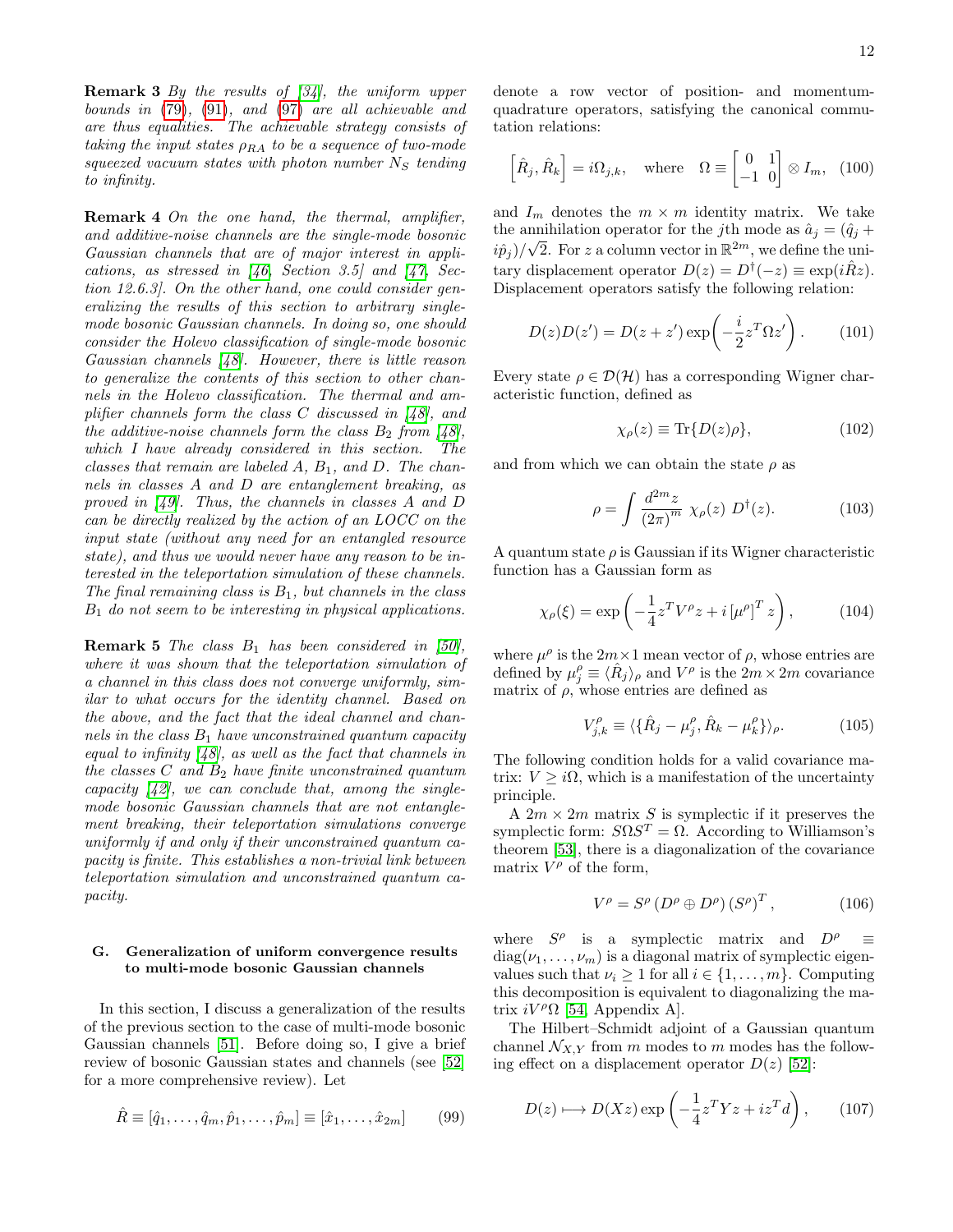where X is a real  $2m \times 2m$  matrix, Y is a real  $2m \times 2m$ positive semi-definite matrix, and  $d \in \mathbb{R}^{2m}$ , such that they satisfy

<span id="page-14-1"></span>
$$
Y \ge i \left[ \Omega - X^T \Omega X \right]. \tag{108}
$$

The effect of the channel on the mean vector  $\mu^{\rho}$  and the covariance matrix  $V^{\rho}$  is thus as follows:

$$
\mu^{\rho} \longmapsto X^{T} \mu^{\rho} + d, \qquad (109)
$$

$$
V^{\rho} \longmapsto X^{T}V^{\rho}X + Y. \tag{110}
$$

All Gaussian channels are covariant with respect to displacement operators, and this is the main reason why they are teleportation simulable, as noted in [\[6,](#page-18-8) [7\]](#page-18-7). That is, the following relation holds

$$
\mathcal{N}_{X,Y}(D(z)\rho D^{\dagger}(z)) = D(X^T z) \mathcal{N}_{X,Y}(\rho) D^{\dagger}(X^T z). \tag{111}
$$

Just as every quantum channel can be implemented as a unitary transformation on a larger space followed by a partial trace [\[55\]](#page-20-11), so can Gaussian channels be implemented as a Gaussian unitary on a larger space with some extra modes prepared in the vacuum state, followed by a partial trace [\[52\]](#page-20-8). Given a Gaussian channel  $\mathcal{N}_{X,Y}$  with Z such that  $Y = ZZ^T$  we can find two other matrices  $X_E$  and  $Z_E$  such that there is a symplectic matrix

$$
S = \begin{bmatrix} X^T & Z \\ X_E^T & Z_E \end{bmatrix},
$$
\n(112)

which corresponds to the Gaussian unitary transformation on a larger space.

Alternatively, for certain Gaussian channels, there is a realization that is analogous to those discussed in the previous section for the thermal, amplifier, and additivenoise channels. In particular, consider a Gaussian channel with  $X$  and  $Y$  matrices as discussed above, and suppose that the mean vector  $d = 0$  (note that the condition  $d = 0$  is not particularly restrictive because it just corresponds to a unitary displacement at the input or output of the channel, and capacities or distinguishability measures do not change under such unitary actions). Whenever the matrix  $\Omega - X^T \Omega X$  is full rank, implying then by  $(108)$  that Y is full rank, the Gaussian channel can be realized as follows [\[52,](#page-20-8) Theorem 1]:

<span id="page-14-3"></span>
$$
\rho_A \to \mathcal{N}_{X,Y}(\rho_A) = \text{Tr}_E \{ U_{AE}(\rho_A \otimes \gamma_E(Y)) U_{AE}^{\dagger} \}, (113)
$$

where  $\rho_A$  is the m-mode input,  $\gamma_E(Y)$  is a zero-mean, m-mode Gaussian state with covariance matrix given by  $K Y K^T$ , where K is the invertible matrix discussed around [\[52,](#page-20-8) Eqs. (27)–(28)], and  $U_{AE}$  is a Gaussian unitary acting on 2m modes.

Given the above result, we can then generalize the argument from the previous section to argue that the teleportation simulations of these channels converge uniformly. Indeed, as discussed in [\[6\]](#page-18-8) and as a generalization of the single-mode case discussed previously, the teleportation simulation of a Gaussian channel  $\mathcal{N}_{X,Y}$  realizes

the Gaussian channel  $\mathcal{N}_{X,Y+\bar{\sigma}I}$ , where  $\bar{\sigma}>0$  is a parameter characterizing the squeezing strength and the unideal detections involved in the teleportation simulation. Thus, as before, the teleportation simulation of a Gaussian channel simply acts as an additive-noise channel concatenated with the original channel, and the effect is that the noise matrix for the channel realized from the teleportation simulation is  $Y + \bar{\sigma}I$ , while the X matrix is unaffected. Thus, invoking [\[52,](#page-20-8) Theorem 1], the teleportation simulation  $\mathcal{N}_{X,Y+\bar{\sigma}I}$  can be realized as the following transformation:

<span id="page-14-2"></span>
$$
\rho_A \to \mathcal{N}_{X,Y}(\rho_A) = \text{Tr}_E \{ U_{AE}(\rho_A \otimes \gamma_E(Y + \bar{\sigma}I)) U_{AE}^{\dagger} \}.
$$
\n(114)

Then we are led to the following theorem:

**Theorem 6** Let  $\mathcal{N}_{X,Y}$  be a multi-mode quantum Gaus-sian channel of the form in [\(107\)](#page-13-0)–[\(110\)](#page-14-2), such that  $\Omega$  –  $X<sup>T</sup> \Omega X$  is full rank. Then its teleportation simulation converges uniformly, in the sense that

$$
\sup_{\rho_{RA}} P[(\mathrm{id}_R \otimes \mathcal{N}_{X,Y})(\rho_{RA}), (\mathrm{id}_R \otimes \mathcal{N}_{X,Y+\bar{\sigma}I})(\rho_{RA})] \leq P(\gamma_E(Y), \gamma_E(Y+\bar{\sigma}I)), \quad (115)
$$

where  $\gamma_E(Y)$  is defined in [\(113\)](#page-14-3),

<span id="page-14-4"></span>
$$
\lim_{\bar{\sigma}\to 0} P(\gamma_E(Y), \gamma_E(Y + \bar{\sigma}I)) = 0,\tag{116}
$$

and one can use the explicit formula [\[56,](#page-20-12) Section IV] for the fidelity of multi-mode, zero-mean Gaussian states to find an analytical expression for

$$
P(\gamma_E(Y), \gamma_E(Y + \bar{\sigma}I)) = \sqrt{1 - F(\gamma_E(Y), \gamma_E(Y + \bar{\sigma}I))},
$$
  
for  $\bar{\sigma} > 0$ . (117)

**Proof.** The proof of this theorem follows the same strategy given in the previous section, which in turn was used in [\[34,](#page-19-19) [42\]](#page-19-23). In detail, letting  $\rho_{RA}$  be an arbitrary state, we have that

$$
P[(\mathrm{id}_{R} \otimes \mathcal{N}_{X,Y})(\rho_{RA}), (\mathrm{id}_{R} \otimes \mathcal{N}_{X,Y+\bar{\sigma}I})(\rho_{RA})]
$$
  
\n
$$
\leq P[U_{AE}(\rho_{RA} \otimes \gamma_{E}(Y))U_{AE}^{\dagger}, U_{AE}(\rho_{RA} \otimes \gamma_{E}(Y^{\bar{\sigma}}))U_{AE}^{\dagger}]
$$
  
\n
$$
= P[\rho_{RA} \otimes \gamma_{E}(Y), \rho_{RA} \otimes \gamma_{E}(Y + \bar{\sigma}I)]
$$
  
\n
$$
= P[\gamma_{E}(Y), \gamma_{E}(Y + \bar{\sigma}I)], \qquad (118)
$$

where  $Y^{\bar{\sigma}} \equiv Y + \bar{\sigma}I$ . The justification of these steps are the same as before, namely, data processing and unitary invariance. The above bound is clearly a uniform bound, holding for all states  $\rho_{RA}$ , and so we conclude [\(115\)](#page-14-4).  $\blacksquare$ 

#### <span id="page-14-0"></span>III. PHYSICAL INTERPRETATION WITH THE CV TELEPORTATION GAME

We can interpret the results in the previous sections of this paper in a game-theoretic way, in order to further elucidate the physical meaning of the two kinds of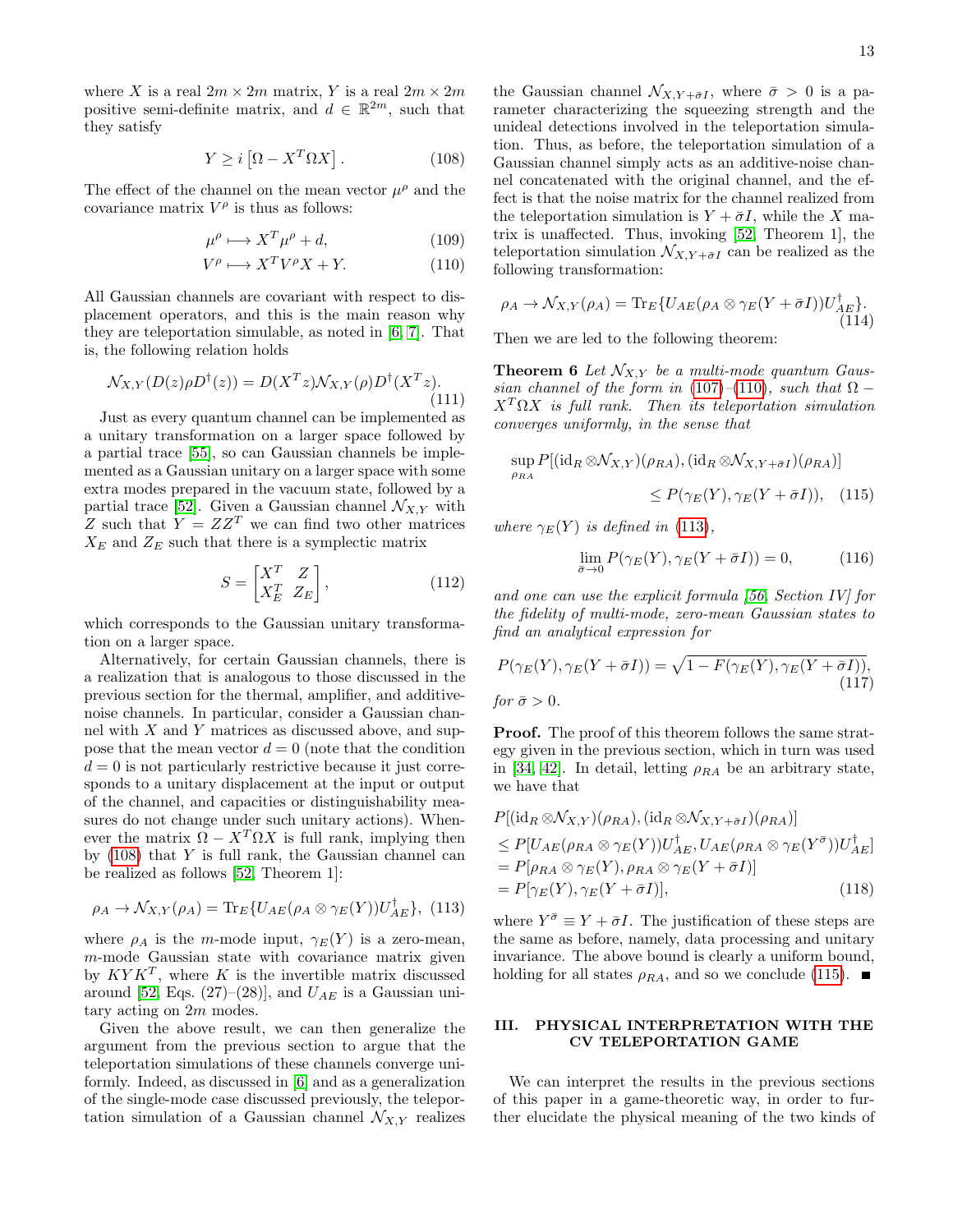

<span id="page-15-0"></span>FIG. 3. Depiction of the CV Teleportation Game, in the case that the coin outcome is tails, so that the Teleporter applies the continuous-variable bosonic teleportation protocol to the mode A that the Distinguisher sends.

convergence that we have considered in this paper. Let us consider a competitive game (call it the CV Teleportation Game) between a Distinguisher and a Teleporter, while an independent Referee determines who wins the game. At the outset, the Referee flips an unbiased coin and tells the outcome to the Teleporter. If the coin outcome is heads, then the Teleporter will apply the ideal channel. If it is tails, then he will apply the CV teleportartion protocol. The game is such that either the Distinguisher reveals his strategy to the Teleporter beforehand, or vice versa. Furthermore, the Referee always learns the strategies of both the Distinguisher and the Teleporter. Everyone involved plays honestly. A particular instance of the game is depicted in Figure [3.](#page-15-0)

I now outline the full game in the case that the Distinguisher reveals his strategy to the Teleporter. In this case, the Distinguisher picks a pure state  $\psi_{RA}$  and sends mode  $A$  to the Teleporter and mode  $R$  to the Referee. The Distinguisher also reveals a classical description of the state  $\psi_{RA}$  to the Referee, and also to the Teleporter in this case. Based on this, the Teleporter can compute the entanglement infidelity  $\varepsilon(\bar{\sigma}, \psi_{RA})$  from [\(13\)](#page-5-4) and can adjust the teleportation imperfection  $\bar{\sigma} > 0$  of his setup accordingly such that  $\varepsilon(\bar{\sigma}, \psi_{RA}) \approx 0$ . The Referee then reports the coin flip outcome to the Teleporter. If heads, then the Teleporter does nothing to mode A (ideal channel); if tails, the Teleporter applies the continuousvariable bosonic teleportation protocol to mode A. The Teleporter sends the output mode to the Referee. The Referee then performs the optimal binary measurement [\[57–](#page-20-13)[59\]](#page-20-14) to distinguish the two possible resulting states. If the measurement outcome is "heads," then the channel applied by the Teleporter is decided to be the ideal channel. If the measurement outcome is "tails," then the channel applied by the Teleporter is decided to be the teleportation channel. This procedure is then repeated a large number of times. If the fraction of rounds in which the coin flips match exceeds 3/4, then the Distinguisher

wins. Otherwise, the Teleporter wins.

To analyze the above physical setup, consider that the probability of distinguishing the channels in any single round is given by [\[57](#page-20-13)[–59\]](#page-20-14)

$$
\Pr\{X = Y\} = \frac{1}{2} \left( 1 + \frac{1}{2} \left\| \psi_{RA} - \mathcal{T}_A^{\bar{\sigma}}(\psi_{RA}) \right\|_1 \right), \tag{119}
$$

where  $X$  is a Bernoulli random variable modeling the coin flip and  $Y$  is a Bernoulli random variable modeling the measurement outcome. In the above described case in which the Distinguisher reveals his strategy, this means that the Teleporter can follow and choose  $\bar{\sigma}$  as small as needed to guarantee that  $Pr{X = Y} < 3/4$ . Thus, with this structure to the game, the Teleporter wins with high probability after a large number of repetitions. In fact, based on well known relations between trace distance and fidelity [\[60,](#page-20-15) [61\]](#page-20-16), and the result given in [\(17\)](#page-5-1), we have that

$$
\sup_{\psi_{RA}} \inf_{\bar{\sigma} > 0} \left\| \psi_{RA} - \mathcal{T}_A^{\bar{\sigma}}(\psi_{RA}) \right\|_1 = 0. \tag{120}
$$

Now suppose that the opposite scenario occurs in which the Teleporter reveals his strategy (and commits to it). This means that the teleportation imperfection  $\bar{\sigma} > 0$  is fixed at the outset. Then the Distinguisher can choose his input state to be the two-mode squeezed vacuum state  $\Phi(N_S)_{RA}$  such that  $\varepsilon(\bar{\sigma}, \Phi(N_S)_{RA}) \approx 1$ , as considered in [\(21\)](#page-5-3). This in turn means that the Distinguisher can guarantee that  $Pr{X = Y} > 3/4$ . Thus, in this case, the Distinguisher wins with high probability after a large number of repetitions. In fact, in this latter case, as a consequence of [\(21\)](#page-5-3), we have that

$$
\inf_{\bar{\sigma} > 0} \sup_{\psi_{RA}} \left\| \psi_{RA} - \mathcal{T}_A^{\bar{\sigma}}(\psi_{RA}) \right\|_1 = 2. \tag{121}
$$

One may criticize whether the above game is truly physical. Indeed, it is never possible in practice to apply the ideal channel. Depending on the physical situation, the actual channel might be a pure-loss, thermal, pure-amplifier, amplifier or additive-noise channel, for example (one could further criticize "pure-loss" or "pureamplifier", but let us leave that). Let  $\mathcal{G}_A$  denote one of these single-mode, phase-insensitive bosonic Gaussian channels. Suppose instead that the game changes in the following way: If the coin outcome is heads, then the Teleporter will apply the channel  $G$ . If it is tails, then he will apply the teleportartion simulation  $\mathcal{G}_A \circ \mathcal{T}_A^{\bar{\sigma}}$  of  $\mathcal{G}_A$ .

There is a striking, physically observable difference in this case. No matter whether the Distinguisher reveals his strategy to the Teleporter, or the other way around, the Teleporter always wins with high probability! This is a direct consequence of the inequalities in [\(79\)](#page-11-2), [\(91\)](#page-12-3), and [\(97\)](#page-12-4). Indeed, independent of the revealing, the Teleporter can simply compute the teleportation imperfection  $\bar{\sigma} > 0$ , while incorporating his knowledge of the channel parameters, in order to always guarantee that  $Pr{X = Y} < 3/4$ . Thus, as a consequence of the mathematical fact that the teleportation simulations of these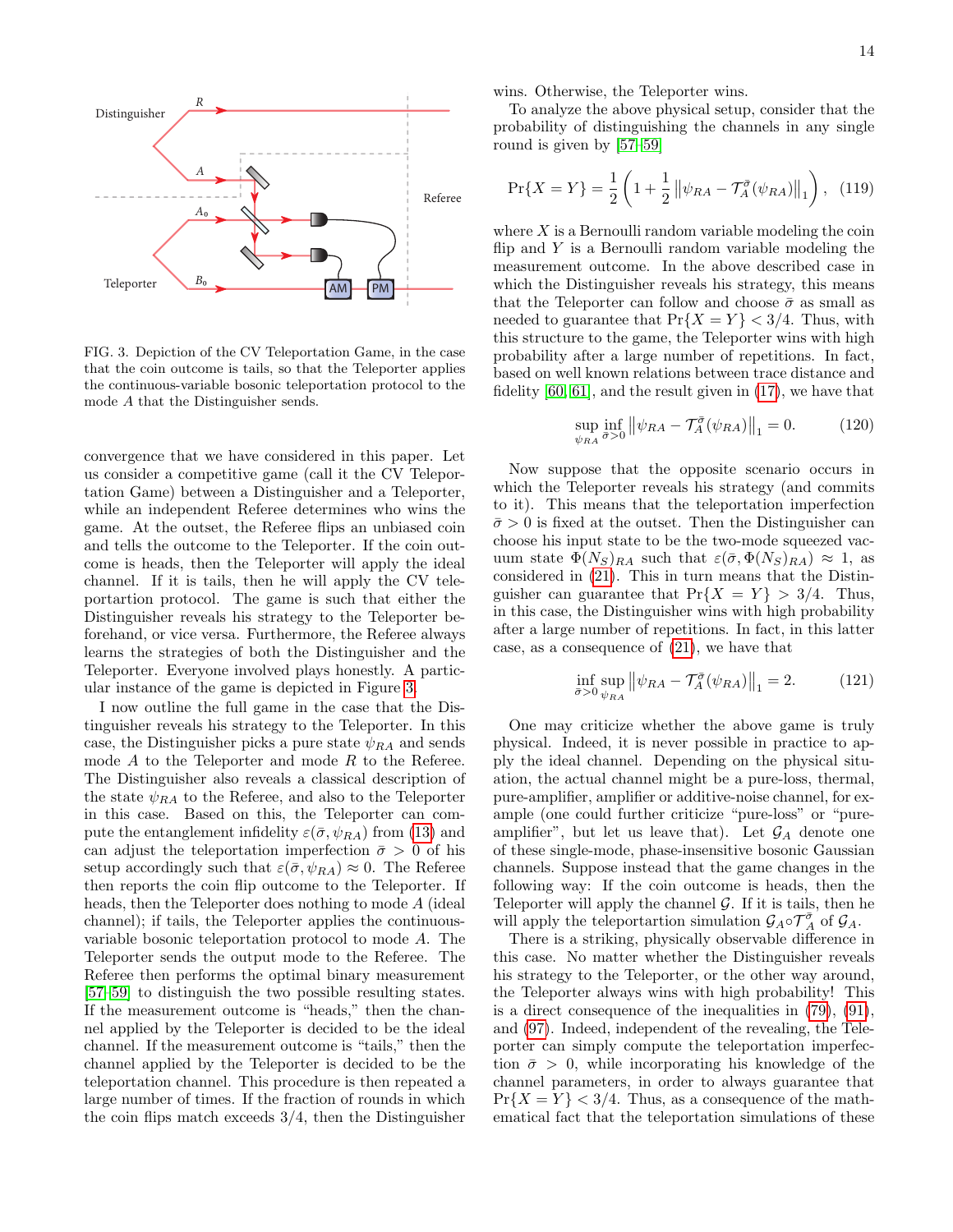Gaussian channels converge both uniformly and strongly, so that

$$
\inf_{\bar{\sigma} > 0} \sup_{\psi_{RA}} \|\mathcal{G}_A(\psi_{RA}) - \mathcal{G}_A \circ \mathcal{T}_A^{\bar{\sigma}}(\psi_{RA})\|_1
$$
\n
$$
= \sup_{\psi_{RA}} \inf_{\bar{\sigma} > 0} \|\mathcal{G}_A(\psi_{RA}) - \mathcal{G}_A \circ \mathcal{T}_A^{\bar{\sigma}}(\psi_{RA})\|_1 = 0, \quad (122)
$$

the physically observable consequence is that the Teleporter always has the advantage in this modified (and physically more realistic) version of the CV Teleportation Game.

Note that other variations of the CV Teleportation Game are possible. One could allow for the Distinguisher to employ entangled strategies among the different rounds, or even adaptive channels in between rounds. The results given in Propositions [1](#page-7-2) and [2](#page-9-3) can be used to analyze these other, richer variations of the CV Teleportation Game, but here I will not go into the details.

#### <span id="page-16-1"></span>IV. NON-ASYMPTOTIC SECRET-KEY-AGREEMENT CAPACITIES

I now briefly review secret-key-agreement capacities of a quantum channel and some results from [\[15\]](#page-19-6). The secret-key-agreement capacity of a quantum channel is equal to the optimal rate at which a sender and receiver can use a quantum channel many times, as well as a free assisting classical channel, in order to establish a reliable and secure secret key. It is relevant in the context of quantum key distribution [\[62,](#page-20-17) [63\]](#page-20-18). More generally, since capacity is a limiting notion that can never be reached in practice, one can consider a fixed  $(n, P^{\leftrightarrow}, \varepsilon)$  secret-keyagreement protocol that uses a channel  $n$  times and has  $\varepsilon$  error, while generating a secret key at the rate  $P^{\leftrightarrow}$  [\[15\]](#page-19-6). Such protocols were explicitly discussed in [\[15,](#page-19-6) [39,](#page-19-25) [40\]](#page-19-26), as well as the related developments in [\[41,](#page-19-22) [64](#page-20-19)[–70\]](#page-20-20). For a fixed integer n and a fixed error  $\varepsilon \in (0,1)$ , the nonasymptotic secret-key-agreement capacity of a quantum channel N is written as  $P_{\mathcal{N}}^{(\rightarrow)}(n,\varepsilon)$  and is equal to the optimal secret-key rate  $P$  subject to these constraints [\[15\]](#page-19-6). That is,

$$
P_N^{\leftrightarrow}(n,\varepsilon) \equiv \sup \{ P^{\leftrightarrow} | (n, P^{\leftrightarrow}, \varepsilon) \text{ is achievable using } \leftrightarrow \},
$$
\n(123)

where  $\leftrightarrow$  indicates the free use of LOCC between every use of the quantum channel.

If an  $(n, P^{\leftrightarrow}, \varepsilon)$  protocol takes place over a bosonic channel, the stated definition of a secret-key-agreement protocol makes no restriction on the photon number of the channel input states, and as such, it is called an unconstrained protocol. The corresponding capacity is called the unconstrained secret-key-agreement capacity. For example, in such a scenario, a sender and receiver could freely make use of the following classically correlated Basel state with mean photon number equal to  $\infty$ :

<span id="page-16-0"></span>
$$
\overline{\beta}_{AB} \equiv \frac{6}{\pi^2} \sum_{n=1}^{\infty} \frac{1}{n^2} |n\rangle\langle n|_A \otimes |n\rangle\langle n|_B, \qquad (124)
$$

which represents a dephased version of the state in [\(20\)](#page-5-0). Even though it is questionable whether such states are physically realizable in practice, they are certainly normalizable, and thus allowed to be used in principle in an unconstrained secret-key-agreement protocol.

One of the main results of [\[15\]](#page-19-6) is the following bound on  $P_{\mathcal{L}_{\eta}}^{\leftrightarrow}(n,\varepsilon)$  when the channel is taken to be a pure-loss channel  $\mathcal{L}^{\eta}$  of transmissivity  $\eta \in (0, 1)$ :

<span id="page-16-2"></span>
$$
P_{\mathcal{L}_{\eta}}^{\leftrightarrow}(n,\varepsilon) \le -\log_2(1-\eta) + C(\varepsilon)/n,\tag{125}
$$

where

$$
C(\varepsilon) \equiv \log_2 6 + 2\log_2([1+\varepsilon]/[1-\varepsilon]).\tag{126}
$$

This bound was established by proving that  $P^{\leftrightarrow}$  <  $-\log_2(1-\eta) + C(\varepsilon)/n$  for any fixed  $(n, P^{\leftrightarrow}, \varepsilon)$  unconstrained protocol. As a consequence of this uniform bound, one can then take a supremum over all  $P^{\leftrightarrow}$  such that there exists an  $(n, P^{\leftrightarrow}, \varepsilon)$  protocol and conclude [\(125\)](#page-16-2), as was done in the proof of [\[15,](#page-19-6) Theorem 24]. Similar reasoning was employed in [\[15\]](#page-19-6) in order to arrive at bounds on the unconstrained capacities of other bosonic Gaussian channels.

A critical tool used to establish [\(125\)](#page-16-2) is the simulation of a quantum channel via teleportation [\[4,](#page-18-3) Section V] (see also [\[8,](#page-18-5) Theorem 14 & Remark 11]), which, as discussed previously, has been extended to bosonic states and channels [\[6,](#page-18-8) [7\]](#page-18-7), by making use of the well known bosonic teleportation protocol from [\[11\]](#page-19-2). More generally, one can allow for general local operations and classical communication (LOCC) when simulating a quantum channel from a resource state [\[5,](#page-18-4) Eq. (11)], known as LOCC channel simulation. This tool is used to reduce any arbitrary LOCCassisted protocol over a teleportation-simulable channel to one in which the LOCC assistance occurs after the final channel use. Another critical idea is the reinterpretation of a three-party secret-key-agreement protocol as a two-party private-state generation protocol and employing entanglement measures such as the relative entropy of entanglement as a bound for the secret-key rate [\[71,](#page-20-21) [72\]](#page-20-22). Finally, one can employ the Chen formula for the relative entropy of Gaussian states [\[73\]](#page-20-23), as well as a formula from [\[74\]](#page-20-24) for the relative entropy variance of Gaussian states. These tools were foundational for the results of [\[15,](#page-19-6) Theorem 24] in order to argue for bounds on secret-key-agreement capacities of bosonic Gaussian channels.

A key point mentioned above, which is critical to and clearly stated in the proof of [\[15,](#page-19-6) Theorem 24], is as follows: the proof begins by considering a fixed  $(n, P^{\leftrightarrow}, \varepsilon)$ protocol and then establishes a uniform bound on  $P^{\leftrightarrow}$ , independent of the details of the particular protocol. The discussion given in this paper clarifies that strong convergence in teleportation simulation suffices for the proof of [\[15,](#page-19-6) Theorem 24]. Furthermore, there is no need to invoke the energy-constrained diamond distance [\[16,](#page-19-7) [75\]](#page-20-25) in order to establish the correctness of the proof.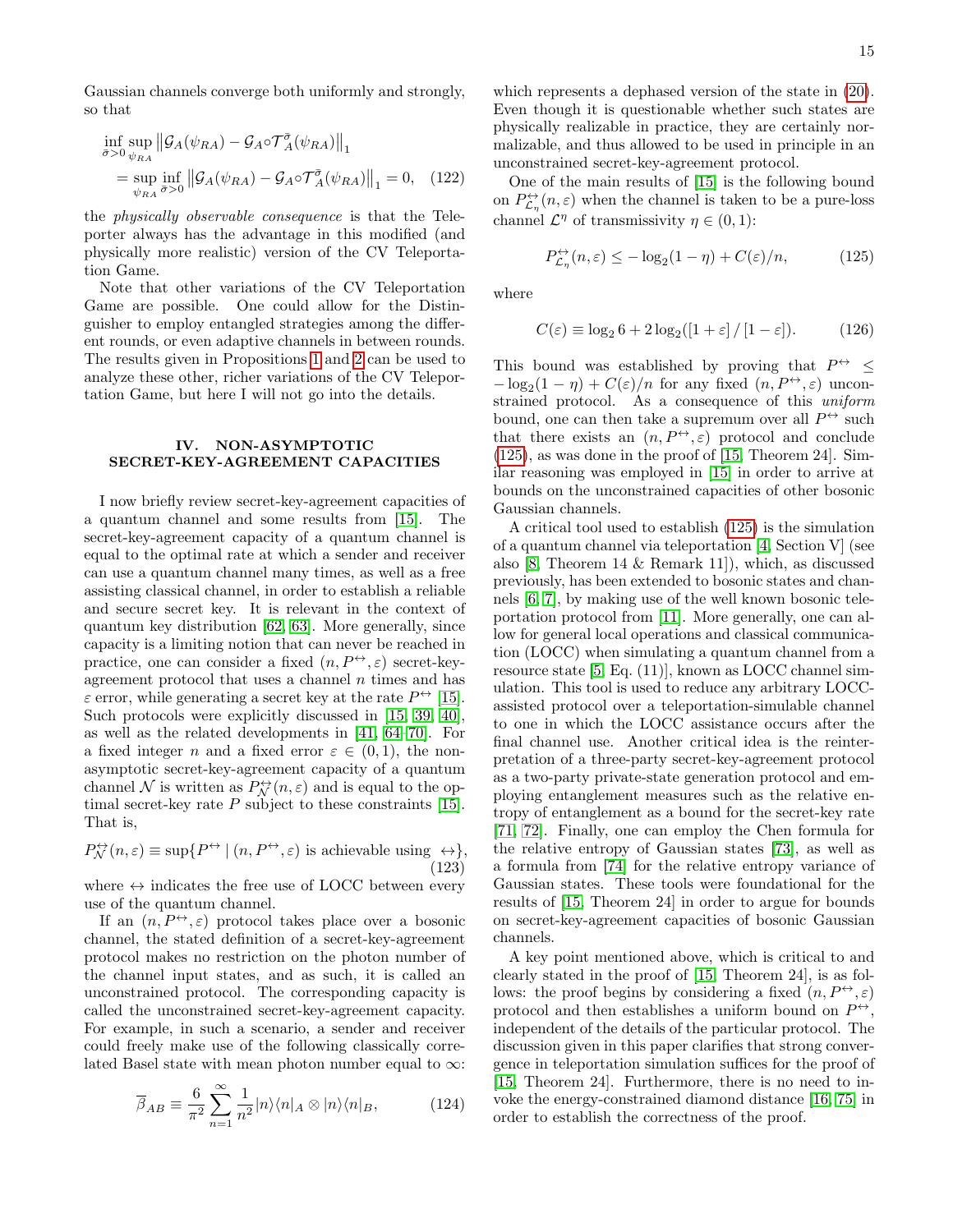#### <span id="page-17-0"></span>V. DETAILED REVIEW OF THE PROOF OF THEOREM 24 IN WTB17

We can now step through the relevant parts of the proof of [\[15,](#page-19-6) Theorem 24] carefully, in order to clarify its correctness. It is worthwhile to do so, given that Ref. [\[23\]](#page-19-14) recently questioned the proof of [\[15,](#page-19-6) Theorem 24]. I highlight, in italics, quotations from the proof of [\[15,](#page-19-6) Theorem 24] for clarity and follow each quotation with a brief discussion. The proof begins by stating that:

"First, consider an arbitrary  $(n, P^{\leftrightarrow}, \varepsilon)$  protocol for the thermalizing channel  $\mathcal{L}_{\eta,N_B}$ . It consists of using the channel n times and interleaving rounds of LOCC between every channel use. Let  $\zeta_{\hat{A}\hat{B}}^n$  denote the final state of Alice and Bob at the end of this protocol."

It is crucial to note here that this is saying, as it is written, that we should really start with a particular, fixed  $(n, P^{\leftrightarrow}, \varepsilon)$  protocol. This does not mean that we should be considering a sequence of such protocols or protocols involving unnormalizable states. Thus, proceeding by fixing an  $(n, P^{\leftrightarrow}, \varepsilon)$  protocol, the proof continues with

"By the teleportation reduction procedure [...], such a protocol can be simulated by preparing n two-mode squeezed vacuum (TMSV) states each having energy  $\mu$  –  $1/2$  (where we think of  $\mu > 1/2$  as a very large positive real), sending one mode of each TMSV through each channel use, and then performing continuous-variable quantum teleportation [\[11\]](#page-19-2) to delay all of the LOCC operations until the end of the protocol. Let  $\rho_{\eta,N_B}^{\mu}$  denote the state resulting from sending one share of the TMSV through the thermalizing channel, and let  $\zeta'_{\hat{A}\hat{B}}(n,\mu)$  denote the state at the end of the simulation.

This means, as it states, that the fixed protocol can be simulated with some error by replacing each channel use of  $\mathcal{L}_{\eta,N_B}$  with the simulating channel  $\mathcal{L}_{\eta,N_B}^{\mu}$ , for  $\mu \in [0, \infty)$ . Here, the original channel  $\mathcal{L}_{\eta, N_B}$  is in correspondence with  $\mathcal{G}_A$  from Section [II E,](#page-10-0)  $\mathcal{L}_{\eta,N_B}^{\mu}$  with  $\mathcal{G}_A^{\bar{\sigma}}$ , and  $\mu$  with  $\bar{\sigma}$ , in the sense that the limit  $\mu \to \infty$  is in correspondence with the limit  $\bar{\sigma} \to 0$ . Furthermore, since this is an LOCC simulation and the original protocol consists of channel uses of  $\mathcal{L}_{\eta,N_B}$  interleaved by LOCC, it is possible to write the simulating protocol as one that consists of a single round of LOCC on the state  $[\rho_{\eta,N_B}^{\mu}]^{\otimes n}$ , as observed in [\[4,](#page-18-3) [7,](#page-18-7) [8\]](#page-18-5). Continuing,

"Let  $\varepsilon_{\text{TP}}(n,\mu)$  denote the "infidelity" of the simulation:

$$
\varepsilon_{\rm TP}(n,\mu) \equiv 1 - F(\zeta_{\hat{A}\hat{B}}^n, \zeta_{\hat{A}\hat{B}}'(n,\mu)). \tag{127}
$$

In the context of the proof, this infidelity clearly corresponds to the infidelity of the simulation of the fixed protocol. One might argue that the notation  $\varepsilon_{\text{TP}}(n,\mu)$ somehow hides this dependence on a fixed protocol, but the dependence of  $\varepsilon_{\text{TP}}(n,\mu)$  on a fixed protocol is clear from the context and the fact that the quantity  $1 - F(\zeta_{\hat{A}\hat{B}}^n, \zeta_{\hat{A}\hat{B}}'(n,\mu))$  itself clearly depends on a fixed protocol as stated. This infidelity is similar to that in

[\(47\)](#page-8-3), except the initial state of the protocol is constrained to be a separable, unentangled state shared between the sender and receiver, and each channel  $\mathcal{A}^{(j)}$  in the protocol is constrained to be an LOCC channel between the sender and receiver. Continuing,

"Due to the fact that continuous-variable teleportation induces a perfect quantum channel when infinite energy is available  $[11]$ , the following limit holds for every n:

$$
\limsup_{\mu \to \infty} \varepsilon_{\rm TP}(n,\mu) = 0. \tag{128}
$$

This is indeed a key step for the proof. In the context of the proof given, the convergence is as it is written and is to be understood in the strong sense of [\(64\)](#page-10-4): for a fixed protocol used in conjunction with the n teleportation simulations, the infidelity converges to zero in the limit of ideal squeezing and ideal detection (as  $\mu \to \infty$  or, equivalently, as  $\bar{\sigma} \rightarrow 0$ ). Note that here we are employing the notion of strong convergence in [\(64\)](#page-10-4), given that the original protocol has LOCC channels interleaved between every use of  $\mathcal{L}_{\eta,N_B}$ .

Continuing the proof, "By using that  $\sqrt{1 - F(\rho, \sigma)}$  is a distance measure for states  $\rho$  and  $\sigma$  (and thus obeys a triangle inequality)  $\langle ... \rangle$ , the simulation leads to an  $(n, P^{\leftrightarrow}, \varepsilon(n,\mu))$  protocol for the thermalizing channel, where

$$
\varepsilon(n,\mu) \equiv \min\left\{1, \left[\sqrt{\varepsilon} + \sqrt{\varepsilon_{\text{TP}}(n,\mu)}\right]^2\right\}.
$$
 (129)

Observe that  $\limsup_{\mu\to\infty} \varepsilon(n,\mu) = \varepsilon$ , so that the simulated protocol has equivalent performance to the original protocol in the infinite-energy limit."

This last part that I have recalled is saying how the error of the simulating protocol is essentially equal to the sum of the error of the original protocol and the error from substituting the original  $n$  channels with  $n$  unideal teleportations. It is a straightforward consequence of the triangle inequality for the metric  $\sqrt{1-F}$ , as recalled there, and thus captures a correct propagation of errors.

From this point on in the proof, using other techniques, the following bound is concluded on the rate  $P^{\leftrightarrow}$  of the fixed  $(n, P^{\leftrightarrow}, \varepsilon)$  protocol by invoking the meta-converse in [\[15,](#page-19-6) Theorem 11]:

$$
P^{\leftrightarrow} \le D(\rho_{\eta,N_B}^{\mu} || \sigma_{\eta,N_B}^{\mu}) + \sqrt{\frac{2V(\rho_{\eta,N_B}^{\mu} || \sigma_{\eta,N_B}^{\mu})}{n(1 - \varepsilon(n,\mu))}}
$$
  
+  $C(\varepsilon(n,\mu))/n$ . (130)

This bound holds for all  $\mu$  sufficiently large,  $\varepsilon \in (0,1)$ , and positive integers  $n$ , and as such, it is a uniform bound. Given the uniform bound, the limit  $\mu \to \infty$  is then taken to arrive at

<span id="page-17-1"></span>
$$
P^{\leftrightarrow} \le -\log((1-\eta)\,\eta^{N_B}) - g(N_B) + \sqrt{\frac{2V_{\mathcal{L}_{\eta,N_B}}}{n\,(1-\varepsilon)}} + \frac{C(\varepsilon)}{n}.\tag{131}
$$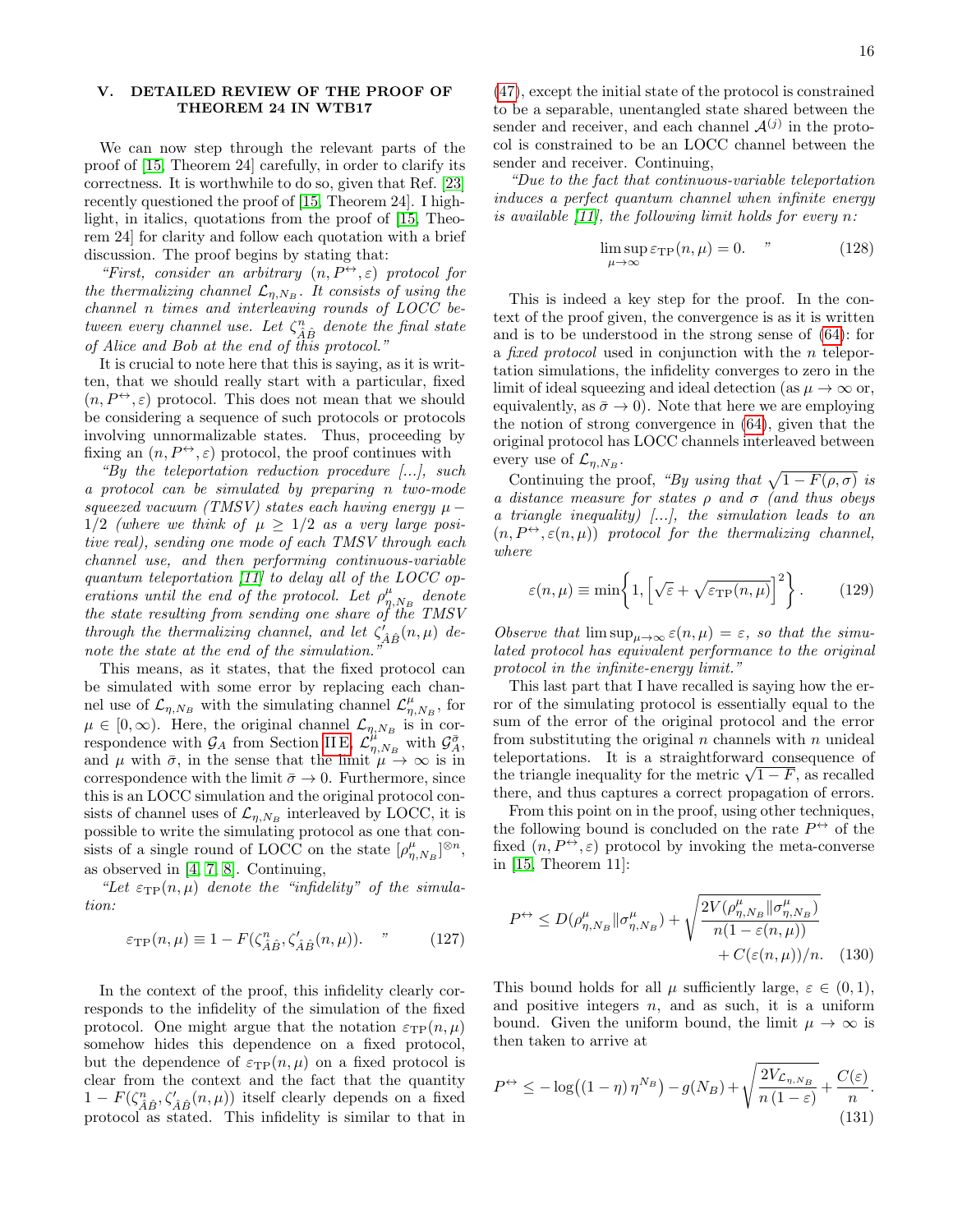Since this latter bound is itself a uniform bound, holding for all  $(n, P^{\leftrightarrow}, \varepsilon)$  protocols, it is then concluded that

$$
P_{\mathcal{L}_{\eta,N_B}}^{\leftrightarrow}(n,\varepsilon) \le -\log\left((1-\eta)\,\eta^{N_B}\right) - g(N_B) + \sqrt{\frac{2V_{\mathcal{L}_{\eta,N_B}}}{n\,(1-\varepsilon)}} + \frac{C(\varepsilon)}{n}.\tag{132}
$$

Further arguments are given in the proof of [\[15,](#page-19-6) Theorem 24] to establish the bound in [\(125\)](#page-16-2) for the pure-loss channel.

To summarize, the original proof of [\[15,](#page-19-6) Theorem 24] as given there is correct as it is written. The proof of [\[15,](#page-19-6) Theorem 24] as written there establishes that for a fixed  $(n, P^{\leftrightarrow}, \varepsilon)$  protocol, the bound in [\(131\)](#page-17-1) holds. Furthermore, one might think that a proof may *only* be given by employing the energy-constrained diamond distance, but this is clearly not the case either, as demonstrated above.

#### <span id="page-18-6"></span>VI. CONCLUSION

The continuous-variable, bosonic quantum teleportation protocol from [\[11\]](#page-19-2) is often loosely stated to simulate an ideal quantum channel in the limit of infinite squeezing and ideal homodyne detection. The precise form of convergence is typically not clarified in the literature, and as a consequence, this has the potential to lead to confusion in mathematical proofs that employ this protocol.

This paper has clarified various notions of channel convergence, with applications to the continuous-variable bosonic teleportation protocol from [\[11\]](#page-19-2), and extended these notions to various contexts. This paper provided an explicit proof that the continuous-variable bosonic teleportation protocol from [\[11\]](#page-19-2) converges strongly to an ideal quantum channel in the limit of ideal squeezing and detection. At the same time, this paper proved that this protocol does not converge uniformly to an

ideal quantum channel, and this highlights the role of the present paper in providing a precise clarification of the convergence that occurs in the continuous-variable bosonic teleportation protocol from [\[11\]](#page-19-2). I also proved that the teleportation simulations of the pure-loss, thermal, pure-amplifier, amplifier, and additive-noise channels converge both strongly and uniformly to the original channels, which is in contrast to what occurs in the teleportation simulation of the ideal channel. I suspect that the explicit uniform bounds in [\(79\)](#page-11-2), [\(91\)](#page-12-3), and [\(97\)](#page-12-4), on the accuracy of the teleportation simulations of these channels, will be useful in future applications. The uniform convergence results were then generalized to the teleportation simulations of particular multi-mode bosonic Gaussian channels. Finally, I gave a physical interpretation of the convergence results discussed in this paper, by means of the CV Teleportation Game of Section [III.](#page-14-0)

I also reviewed the proof of [\[15,](#page-19-6) Theorem 24] and confirmed its correctness as it is written there. One might think that it is necessary to use the energy-constrained diamond distance to arrive at a proof of [\(125\)](#page-16-2), but this is clearly not the case.

It would be interesting in future work to explore physical scenarios of interest in which different topologies of convergence lead to physically distinct outcomes, as was the case in the CV Teleportation Game. Recent work in this direction is available in [\[17\]](#page-19-8) and [\[75\]](#page-20-25).

#### ACKNOWLEDGMENTS

I acknowledge discussions with several of my dear colleagues, as well as support from the Office of Naval Research. I am also indebted to an anonymous referee for suggesting the generalization of the uniform convergence of the teleportation simulations of thermal, amplifier, and additive-noise channels to the case of particular multimode bosonic Gaussian channels.

- <span id="page-18-0"></span>[1] Charles H. Bennett, Gilles Brassard, Claude Crépeau, Richard Jozsa, Asher Peres, and William K. Wootters. Teleporting an unknown quantum state via dual classical and Einstein-Podolsky-Rosen channels. Physical Review Letters, 70(13):1895–1899, March 1993.
- <span id="page-18-1"></span>[2] Charles H. Bennett. A resource-based view of quantum information. Quantum Information and Computation, 4:460–466, December 2004.
- <span id="page-18-2"></span>[3] Igor Devetak, Aram W. Harrow, and Andreas Winter. A resource framework for quantum Shannon theory. IEEE Transactions on Information Theory, 54(10):4587–4618, October 2008. arXiv:quant-ph/0512015.
- <span id="page-18-3"></span>[4] Charles H. Bennett, David P. DiVincenzo, John A. Smolin, and William K. Wootters. Mixed-state entanglement and quantum error correction. Physical Review A, 54(5):3824–3851, November 1996. arXiv:quant-

ph/9604024.

- <span id="page-18-4"></span>[5] Michał Horodecki, Paweł Horodecki, and Ryszard Horodecki. General teleportation channel, singlet fraction, and quasidistillation. Physical Review A, 60(3):1888–1898, September 1999. arXiv:quantph/9807091.
- <span id="page-18-8"></span>[6] Michael M. Wolf, David Pérez-García, and Geza Giedke. Quantum capacities of bosonic channels. Physical Review Letters, 98(13):130501, March 2007. arXiv:quantph/0606132.
- <span id="page-18-7"></span>[7] Julien Niset, Jaromír Fiurasek, and Nicolas J. Cerf. No-go theorem for Gaussian quantum error correction. Physical Review Letters, 102(12):120501, March 2009. arXiv:0811.3128.
- <span id="page-18-5"></span>[8] Alexander Müller-Hermes. Transposition in quantum information theory. Master's thesis, Technical University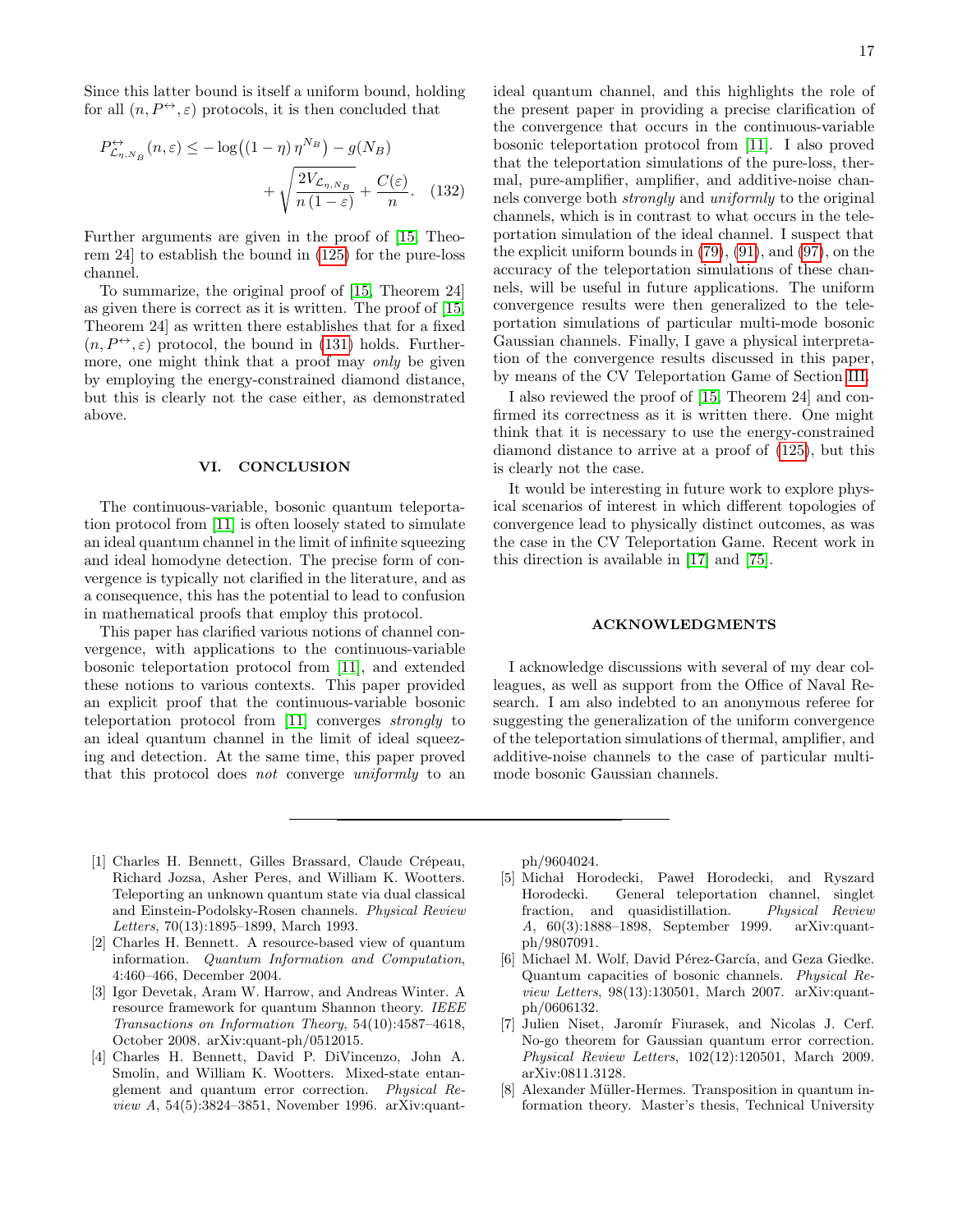of Munich, September 2012.

- <span id="page-19-0"></span>[9] Daniel Gottesman and Isaac L. Chuang. Demonstrating the viability of universal quantum computation using teleportation and single-qubit operations. Nature, 402(6760):390–393, November 1999. arXiv:quantph/9908010.
- <span id="page-19-1"></span>[10] Akihito Soeda, Peter S. Turner, and Mio Murao. Entanglement cost of implementing controlled-unitary operations. Physical Review Letters, 107(18):180501, October 2011. arXiv:1008.1128.
- <span id="page-19-2"></span>[11] Samuel L. Braunstein and H. J. Kimble. Teleportation of continuous quantum variables. Physical Review Letters, 80(4):869–872, January 1998.
- <span id="page-19-3"></span>[12] Gerardo Adesso, Sammy Ragy, and Antony R. Lee. Continuous variable quantum information: Gaussian states and beyond. Open Systems and Information Dynamics, 21(01–02):1440001, June 2014. arXiv:1401.4679.
- <span id="page-19-4"></span>[13] Alessio Serafini. Quantum Continuous Variables. CRC Press, 2017.
- <span id="page-19-5"></span>[14] Maksim E. Shirokov and Alexander S. Holevo. On approximation of infinite-dimensional quantum channels. Problems of Information Transmission, 44(2):3–22, 2008. arXiv:0711.2245.
- <span id="page-19-6"></span>[15] Mark M. Wilde, Marco Tomamichel, and Mario Berta. Converse bounds for private communication over quantum channels. IEEE Transactions on Information Theory, 63(3):1792–1817, March 2017. arXiv:1602.08898.
- <span id="page-19-7"></span>[16] Maksim E. Shirokov. Energy-constrained diamond norms and their use in quantum information theory. June 2017. arXiv:1706.00361.
- <span id="page-19-8"></span>[17] Maksim E. Shirokov. Strong convergence of quantum channels: continuity of the Stinespring dilation and discontinuity of the unitary dilation. December 2017. arXiv:1712.03219.
- <span id="page-19-9"></span>[18] Armin Uhlmann. The "transition probability" in the state space of a \*-algebra. Reports on Mathematical Physics, 9(2):273–279, 1976.
- <span id="page-19-10"></span>[19] Masahiro Takeoka, Masashi Ban, and Masahide Sasaki. Quantum channel of continuous variable teleportation and nonclassicality of quantum states. Journal of Optics B: Quantum and Semiclassical Optics, 4(2):114, April 2002. arXiv:quant-ph/0110031.
- <span id="page-19-11"></span>[20] Masashi Ban, Masahide Sasaki, and Masahiro Takeoka. Continuous variable teleportation as a generalized thermalizing quantum channel. Journal of Physics A: Mathematical and General, 35(28):L401, 2002.
- <span id="page-19-12"></span>[21] Alexander S. Holevo. Probabilistic and Statistical Aspects of Quantum Theory. Scuola Normale Superiore Pisa, 2011.
- <span id="page-19-13"></span>[22] Richard L. Wheeden and Antoni Zygmund. Measure and Integral: An Introduction to Real Analysis. Chapman & Hall/CRC Pure and Applied Mathematics. CRC Press, 1977.
- <span id="page-19-14"></span>[23] Pirandola et al. November 2017. arXiv:1711.09909v1.
- <span id="page-19-15"></span>[24] Alexey E. Rastegin. Relative error of state-dependent cloning. Physical Review A, 66(4):042304, October 2002.
- [25] Alexey E. Rastegin. A lower bound on the relative error of mixed-state cloning and related operations. Journal of Optics B: Quantum and Semiclassical Optics, 5(6):S647, December 2003. arXiv:quant-ph/0208159.
- [26] Alexei Gilchrist, Nathan K. Langford, and Michael A. Nielsen. Distance measures to compare real and ideal quantum processes. Physical Review A, 71(6):062310, June 2005. arXiv:quant-ph/0408063.
- <span id="page-19-16"></span>[27] Alexey E. Rastegin. Sine distance for quantum states. February 2006. arXiv:quant-ph/0602112.
- <span id="page-19-17"></span>[28] Debbie Leung and Graeme Smith. Continuity of quantum channel capacities. Communications in Mathematical Physics, 292(1):201–215, November 2009. arXiv:0810.4931.
- <span id="page-19-18"></span>[29] Guoming Wang and Mingsheng Ying. Unambiguous discrimination among quantum operations. Physical Review A, 73(4):042301, April 2006. arXiv:quant-ph/0512142.
- [30] Giulio Chiribella, Giacomo M. D'Ariano, and Paolo Perinotti. Memory effects in quantum channel discrimination. Physical Review Letters, 101(18):180501, October 2008. arXiv:0803.3237.
- [31] Runyao Duan, Yuan Feng, and Mingsheng Ying. Perfect distinguishability of quantum operations. Physical Review Letters, 103(21):210501, November 2009. arXiv:0908.0119.
- [32] Aram W. Harrow, Avinatan Hassidim, Debbie W. Leung, and John Watrous. Adaptive versus nonadaptive strategies for quantum channel discrimination. Physical Review A, 81(3):032339, March 2010. arXiv:0909.0256.
- <span id="page-19-20"></span>[33] Tom Cooney, Milan Mosonyi, and Mark M. Wilde. Strong converse exponents for a quantum channel discrimination problem and quantum-feedback-assisted communication. Communications in Mathematical Physics, 344(3):797–829, June 2016. arXiv:1408.3373.
- <span id="page-19-19"></span>[34] Masahiro Takeoka and Mark M. Wilde. Optimal estimation and discrimination of excess noise in thermal and amplifier channels. November 2016. arXiv:1611.09165.
- <span id="page-19-21"></span>[35] Charles H. Bennett, Ethan Bernstein, Gilles Brassard, and Umesh Vazirani. Strengths and weaknesses of quantum computing. SIAM Journal on Computing, 26(5):1510–1523, 1997. arXiv:quant-ph/9701001.
- [36] Michel Boyer, Gilles Brassard, Peter Hoyer, and Alain Tapp. Tight bounds on quantum searching. Fortschritte der Physik,  $46(4-5)$ :493-505, June 1998, arXiv:quantph/9605034.
- [37] Christof Zalka. Grover's quantum searching algorithm is optimal. Physical Review A, 60(4):2746–2751, October 1999. arXiv:quant-ph/9711070.
- [38] Charles H. Bennett, Aram W. Harrow, Debbie W. Leung, and John A. Smolin. On the capacities of bipartite Hamiltonians and unitary gates. IEEE Transactions on Information Theory, 49(8):1895–1911, August 2003. arXiv:quant-ph/0205057.
- <span id="page-19-25"></span>[39] Masahiro Takeoka, Saikat Guha, and Mark M. Wilde. The squashed entanglement of a quantum channel. IEEE Transactions on Information Theory, 60(8):4987–4998, August 2014. arXiv:1310.0129.
- <span id="page-19-26"></span>[40] Masahiro Takeoka, Saikat Guha, and Mark M. Wilde. Fundamental rate-loss tradeoff for optical quantum key distribution. Nature Communications, 5:5235, October 2014. arXiv:1504.06390.
- <span id="page-19-22"></span>[41] Matthias Christandl and Alexander Müller-Hermes. Relative entropy bounds on quantum, private and repeater capacities. Communications in Mathematical Physics, 353(2):821–852, July 2017. arXiv:1604.03448.
- <span id="page-19-23"></span>[42] Kunal Sharma, Mark M. Wilde, Sushovit Adhikari, and Masahiro Takeoka. Bounding the energy-constrained quantum and private capacities of bosonic thermal channels. August 2017. arXiv:1708.07257.
- <span id="page-19-24"></span>[43] Alexander S. Holevo. Some statistical problems for quantum Gaussian states. IEEE Transactions on Information Theory, 21(5):533–543, September 1975.